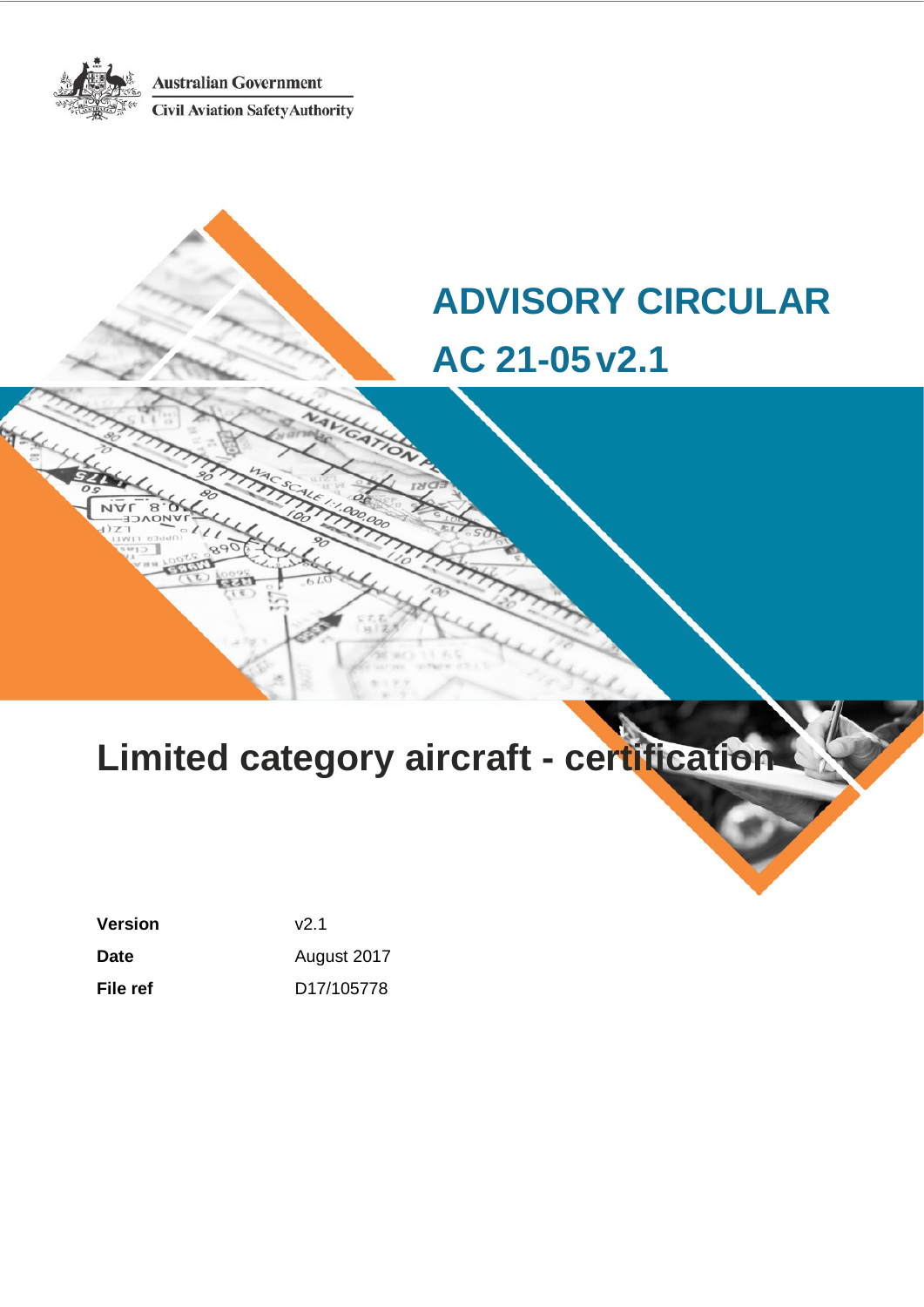Advisory Circulars are intended to provide advice and guidance to illustrate a means, but not necessarily the only means, of complying with the Regulations, or to explain certain regulatory requirements by providing informative, interpretative and explanatory material.

**Advisory Circulars should always be read in conjunction with the relevant regulations.**

# Audience

This Advisory Circular (AC) applies to:

- owners of, or persons interested in historic, replica and ex-military aircraft
- owners of, or persons interested in other types or classes of limited category aircraft
- persons engaged in restoration of limited category aircraft
- authorised or appointed persons involved in the certification of limited category aircraft.

# Purpose

This AC explains the process for certifying a limited category aircraft under Subpart 21.H of the *Civil Aviation Safety Regulations 1998 (CASR).*

This AC also provides information for owners of warbird, historic and replica aircraft about the requirements related to restoring and modifying the aircraft for the purpose of obtaining a Certificate of Airworthiness (CofA).

# For further information

For further information on this AC, contact Civil Aviation Safety Authority's (CASA's) Self-Administering Sport Aviation Organisations section (telephone 131 757).

Unless specified otherwise, all subregulations, regulations, divisions, subparts and parts referenced in this AC are references to the *Civil Aviation Safety Regulations 1998 (CASR)*.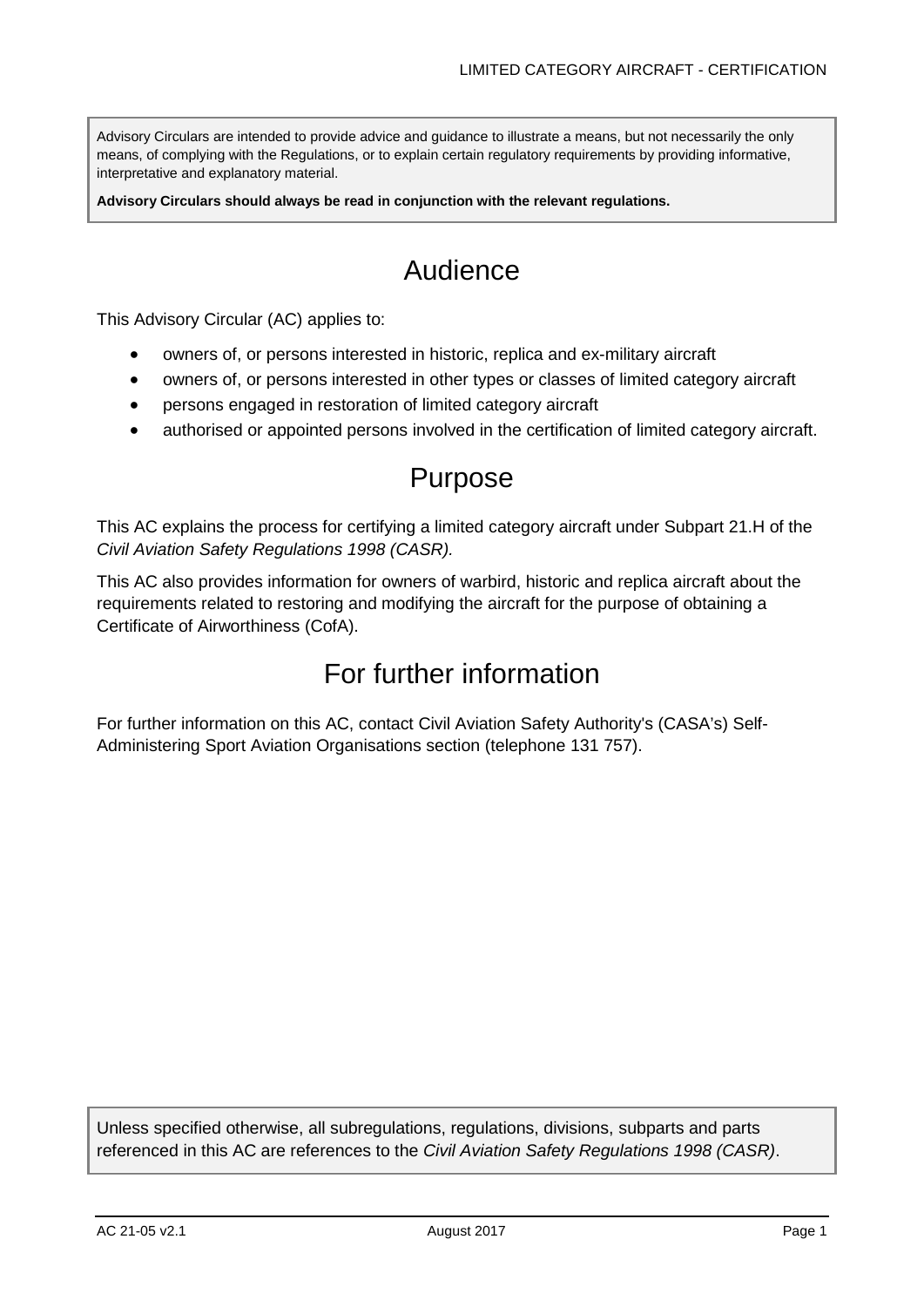# **Status**

This version of the AC is approved by the Manager, Airworthiness and Engineering Branch.

**Note:** Changes made in the current version are annotated with change bars.

| <b>Version</b> | <b>Date</b>      | <b>Details</b>                                                                                                                                                                                                                                                                                                                                                                                                                                                                                        |
|----------------|------------------|-------------------------------------------------------------------------------------------------------------------------------------------------------------------------------------------------------------------------------------------------------------------------------------------------------------------------------------------------------------------------------------------------------------------------------------------------------------------------------------------------------|
| V2.1           | August 2017      | This version:<br>incorporates minor terminology changes and some typographic<br>corrections<br>• includes additional clarification about modifications to limited category<br>aircraft.                                                                                                                                                                                                                                                                                                               |
| v2.0           | January<br>2017  | This is a comprehensive rewrite of the original AC. The AC has been<br>amended to explain the changes that have been brought about by the<br>introduction of Part 132 of CASR.<br>The changes relate to:<br>persons who may issue a special CofA in the limited category (limited<br>certificate)<br>purposes for which experimental certificates may be issued to ex-armed<br>forces aircraft.<br>Note: Information of an operational nature has been deleted and has been<br>included in AC 132-01. |
| (0)            | November<br>1998 | Initial release                                                                                                                                                                                                                                                                                                                                                                                                                                                                                       |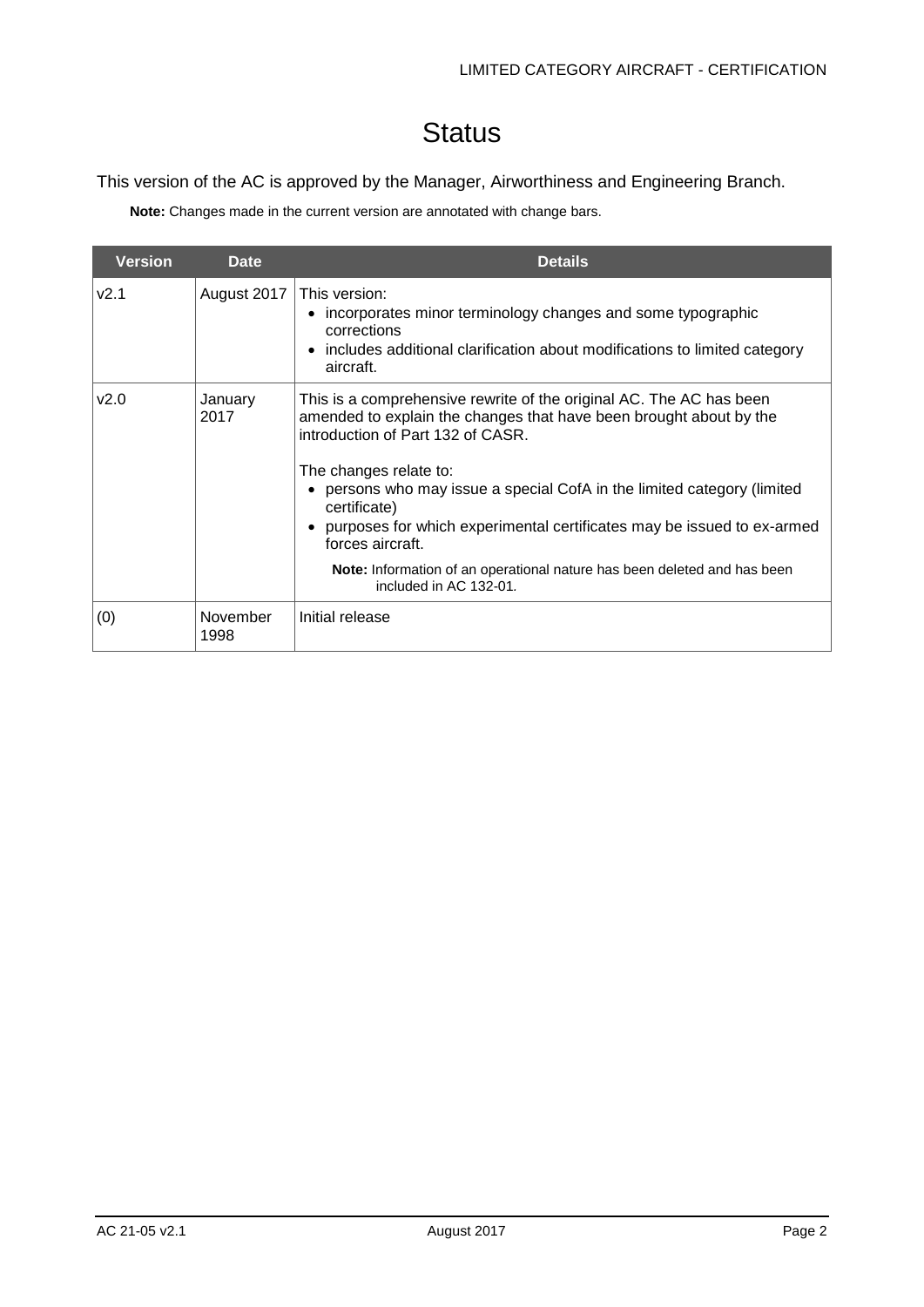# **Contents**

| 1            |     | <b>Reference material</b>                       | 5              |
|--------------|-----|-------------------------------------------------|----------------|
|              | 1.1 | Acronyms                                        | 5              |
|              | 1.2 | Definitions                                     | 5              |
|              | 1.3 | References                                      | $\overline{7}$ |
|              | 1.4 | Forms                                           | 8              |
| $\mathbf{2}$ |     | <b>Introduction</b>                             | 9              |
|              | 2.1 | <b>CASA liability</b>                           | 9              |
|              | 2.2 | Overview                                        | 9              |
|              | 2.3 | General information                             | 10             |
|              | 2.4 | Prescribed purposes                             | 10             |
|              | 2.5 | Discussion of administering authority           | 11             |
| 3            |     | The certification process                       | 12             |
|              | 3.1 | Eligibility                                     | 12             |
|              | 3.2 | Airframe life                                   | 12             |
|              | 3.3 | Time-expired aeronautical products (components) | 13             |
|              | 3.4 | Modifications                                   | 14             |
|              | 3.5 | Restoration                                     | 14             |
|              | 3.6 | Restoration by the owner                        | 15             |
|              | 3.7 | Documentation                                   | 16             |
|              | 3.8 | Registration and marking                        | 16             |
| 4            |     | Application for the limited category CofA       | 17             |
|              | 4.1 | Overview                                        | 17             |
|              | 4.2 | Aircraft inspection                             | 17             |
|              | 4.3 | Maintenance release                             | 18             |
|              | 4.4 | Pilot qualifications                            | 19             |
| 5            |     | <b>Issue of the limited category CofA</b>       | 20             |
|              | 5.1 | Overview                                        | 20             |
|              | 5.2 | Duration                                        | 20             |
|              | 5.3 | Cancellation/suspension                         | 20             |
|              | 5.4 | Surrender                                       | 20             |
| 6            |     | <b>Associated matters</b>                       | 21             |
|              | 6.1 | Noise certification                             | 21             |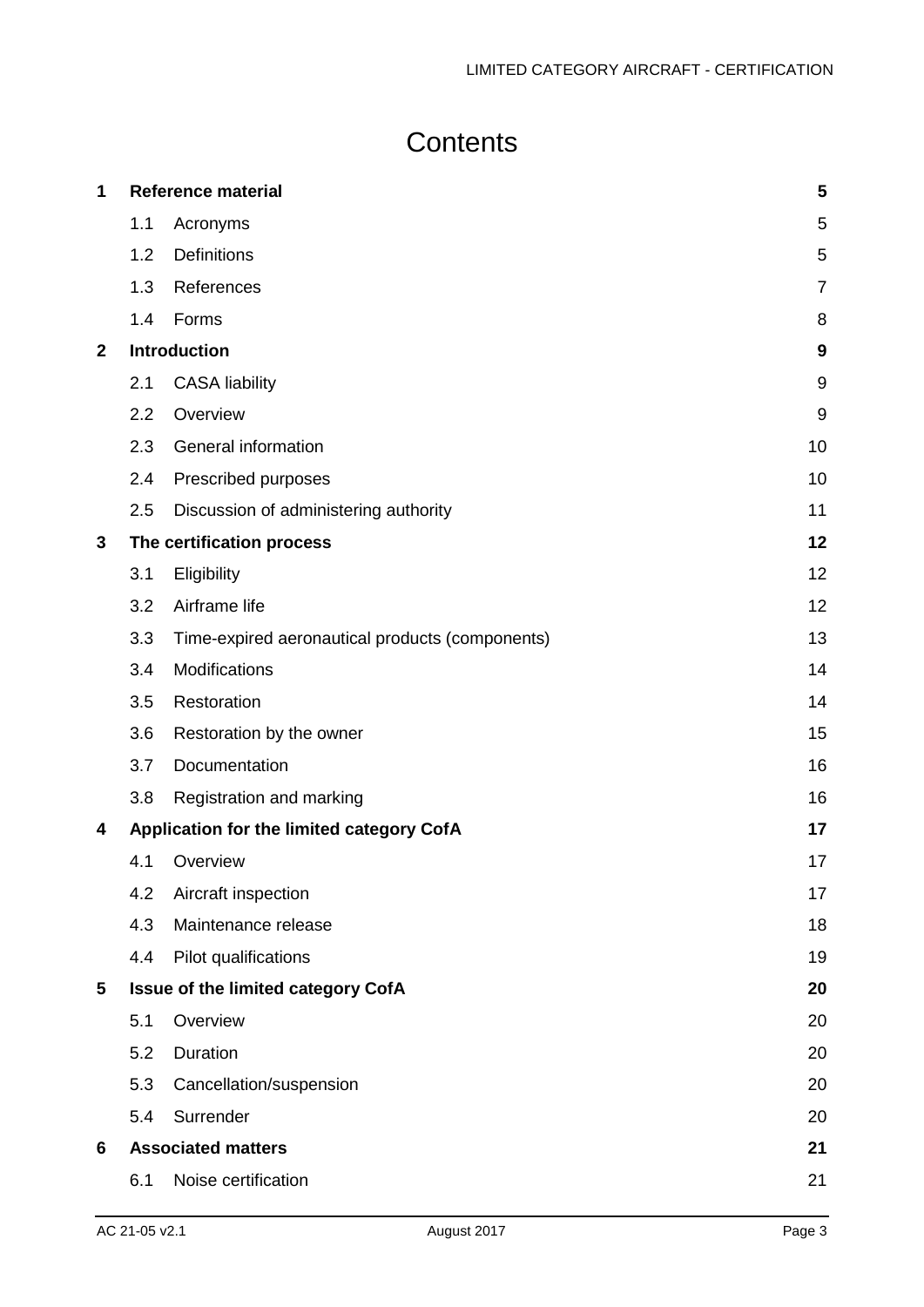| Appendix A<br><b>Appendix B</b> | <b>Contact details of advisory organisations</b><br><b>Sample operating limitations</b> | 22<br>24 |
|---------------------------------|-----------------------------------------------------------------------------------------|----------|
| 6.3                             | Unpaved runway certification                                                            | 21       |
| 6.2                             | Aircraft import                                                                         | 21       |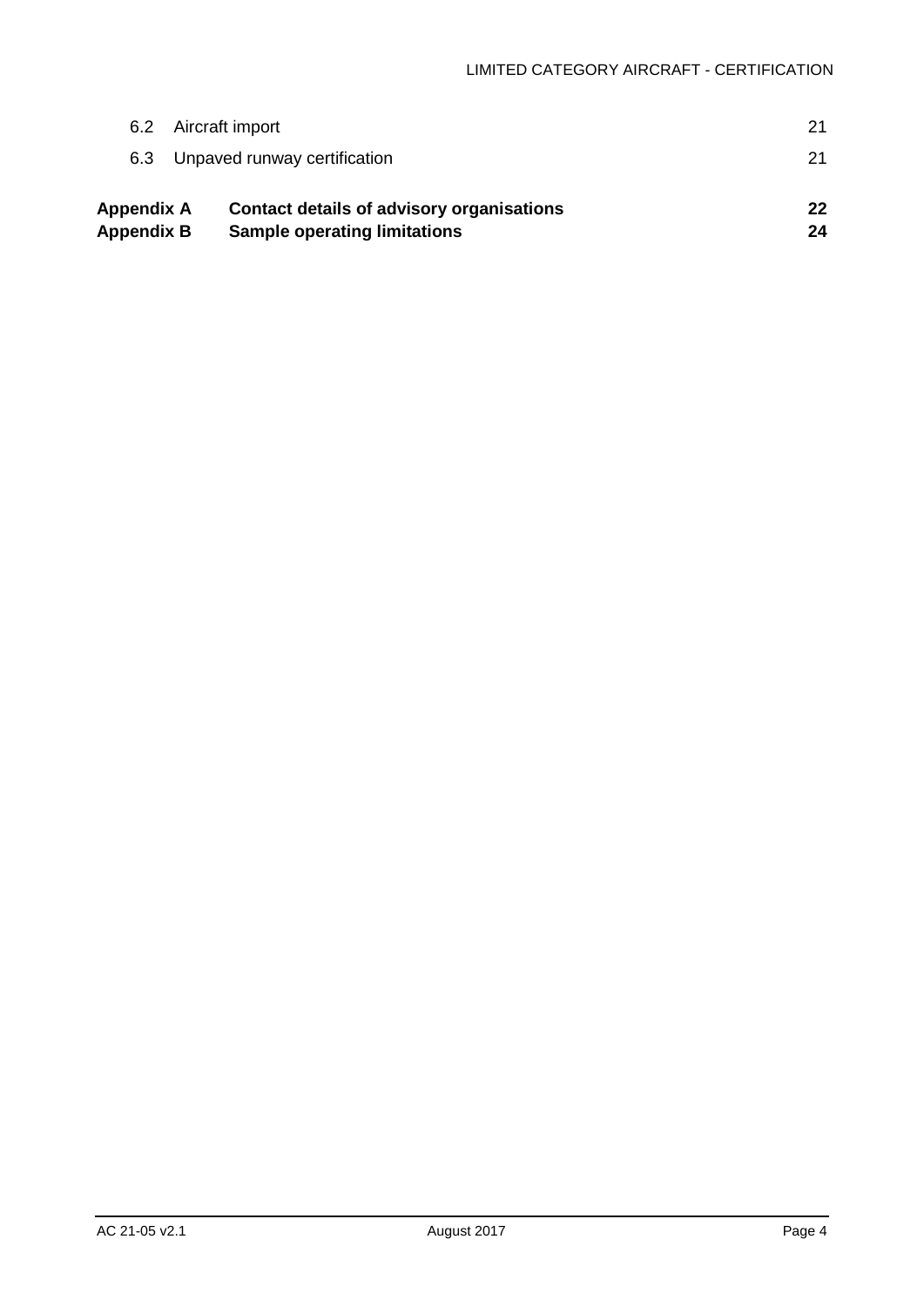# <span id="page-5-0"></span>**1 Reference material**

# <span id="page-5-1"></span>**1.1 Acronyms**

The acronyms and abbreviations used in this AC are listed in the table below.

| Acronym     | <b>Description</b>                        |
|-------------|-------------------------------------------|
| AC          | advisory circular                         |
| AD          | airworthiness directive                   |
| CAO         | <b>Civil Aviation Order</b>               |
| <b>CAR</b>  | <b>Civil Aviation Regulations 1988</b>    |
| CASA        | <b>Civil Aviation Safety Authority</b>    |
| <b>CASR</b> | Civil Aviation Safety Regulations 1998    |
| CofA        | certificate of airworthiness              |
| <b>ICAO</b> | International Civil Aviation Organization |
| <b>MOS</b>  | Manual of Standards                       |
| <b>MTOW</b> | maximum take-off weight                   |
| <b>NAA</b>  | National Airworthiness Authority          |
| <b>WHR</b>  | warbird, historic or replica aircraft     |

# <span id="page-5-2"></span>**1.2 Definitions**

Terms that have specific meaning within this AC are defined in the table below.

| Term                    | <b>Definition</b>                                                                                                                                                                                                                                                                                                                                                                                                                                                                                                                                                                                                                                                                                                                                                                                                  |
|-------------------------|--------------------------------------------------------------------------------------------------------------------------------------------------------------------------------------------------------------------------------------------------------------------------------------------------------------------------------------------------------------------------------------------------------------------------------------------------------------------------------------------------------------------------------------------------------------------------------------------------------------------------------------------------------------------------------------------------------------------------------------------------------------------------------------------------------------------|
| Administering authority | For a limited category aircraft means:<br>(a) a limited category organisation in relation to the aircraft; or<br>(b) if there is no limited category organisation in relation to the aircraft,<br>CASA.                                                                                                                                                                                                                                                                                                                                                                                                                                                                                                                                                                                                            |
| Appointed person        | (1) A person who is appointed, in writing, by an administering authority to<br>assess an application and issue a special CofA on the authority's behalf.<br>The appointed person may also apply a permit index number to an aircraft<br>and place any conditions on a special certificate of airworthiness in<br>accordance with the approved procedures set out in the administering<br>authority's exposition<br>(2) A person who has been approved by the administering authority in<br>accordance with regulation 132.185 for the purpose of assessing a<br>warbird that has:<br>• exceeded its approved airframe life<br>• exceeded the service life limit of a safety critical component of the<br>aircraft; or<br>had a major modification made to it that is not an approved<br>$\bullet$<br>modification. |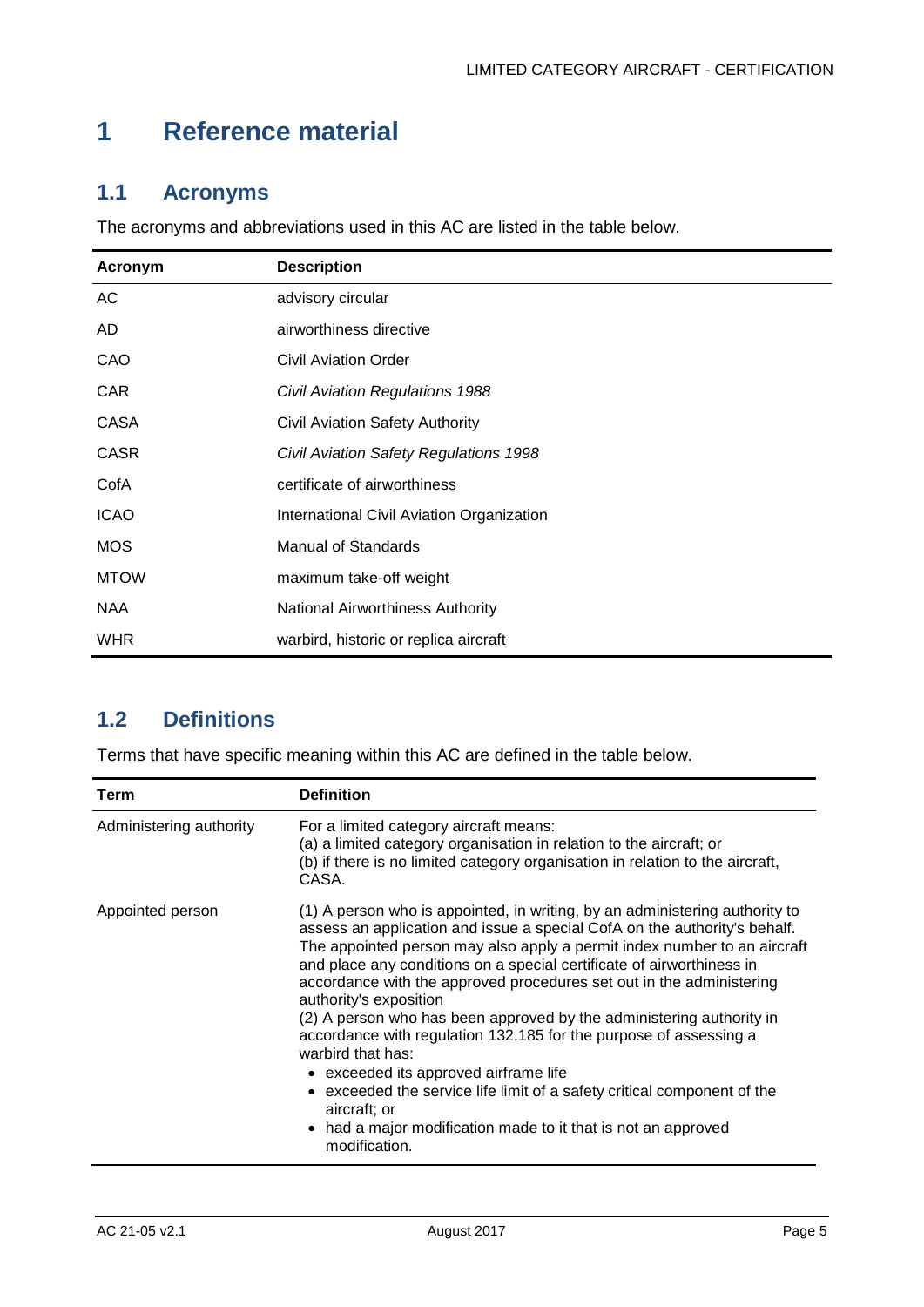| <b>Term</b>              | <b>Definition</b>                                                                                                                                                                                                                                                                                                                                                                                                                                                                                                                                                                              |
|--------------------------|------------------------------------------------------------------------------------------------------------------------------------------------------------------------------------------------------------------------------------------------------------------------------------------------------------------------------------------------------------------------------------------------------------------------------------------------------------------------------------------------------------------------------------------------------------------------------------------------|
| Approved airframe life   | the airframe life stated in the most recent of the following:<br>the aircraft's approved design;<br>a.<br>a variation (if any) of the airframe life by the national aviation<br>b.<br>authority of the country of the aircraft's manufacture;<br>if the aircraft is an ex armed forces aircraft-a variation (if any) of<br>c.<br>the airframe life by the armed force that operated the aircraft or<br>for which the aircraft was manufactured;<br>a certificate (if any) stating an airframe life for the aircraft's<br>d.<br>airframe given by the administering authority for the aircraft. |
|                          | Note: Airframe life may be expressed in a number of ways, including the<br>amount of operating time, the number of operating cycles or a<br>calendar period.                                                                                                                                                                                                                                                                                                                                                                                                                                   |
| Approved modification    | A modification to an aircraft that has been approved (however described)<br>by any of the following:<br>• the aircraft's manufacturer<br>• the administering authority<br>• the NAA of a foreign country under a law of the foreign country<br>if the aircraft is an ex-armed forces aircraft-an armed force that<br>operated the aircraft or for which the aircraft was manufactured                                                                                                                                                                                                          |
| Authorised person        | A person who has been authorised by CASA to perform certain functions<br>on behalf of CASA. An authorised person will have been authorised by<br>means of a CASA Instrument of Authorisation under regulation 6 of Civil<br>Aviation Regulation 1988 (CAR) or regulation 201.001.                                                                                                                                                                                                                                                                                                              |
| Ex-armed forces aircraft | Either:<br>a version of an aircraft that has been manufactured in<br>а.<br>accordance with the requirements of, and accepted for use by, an<br>armed force of any country (whether or not it has been used by<br>such a force)<br>or                                                                                                                                                                                                                                                                                                                                                           |
|                          | a particular aircraft:<br>b.<br>to which paragraph (a) does not apply; and<br>Ĺ<br>that has been operated by an armed force of any country<br>ij.                                                                                                                                                                                                                                                                                                                                                                                                                                              |
| Historic aircraft        | Can be any of the following:<br>an aircraft that was manufactured before 1 January 1960<br>a.<br>or<br>an Australian manufactured aircraft of a type that is no longer<br>b.<br>being manufactured<br>or<br>a replica of an aircraft mentioned in paragraph (a) or (b)<br>c.<br>or                                                                                                                                                                                                                                                                                                             |
| Maintenance release      | an aircraft prescribed by the Part 132 Manual of Standards for<br>d.<br>this paragraph.<br>CASA Form 918. The requirements for a maintenance release are set out<br>in Division 9 of CAR and Civil Aviation Order (CAO) 100.5.                                                                                                                                                                                                                                                                                                                                                                 |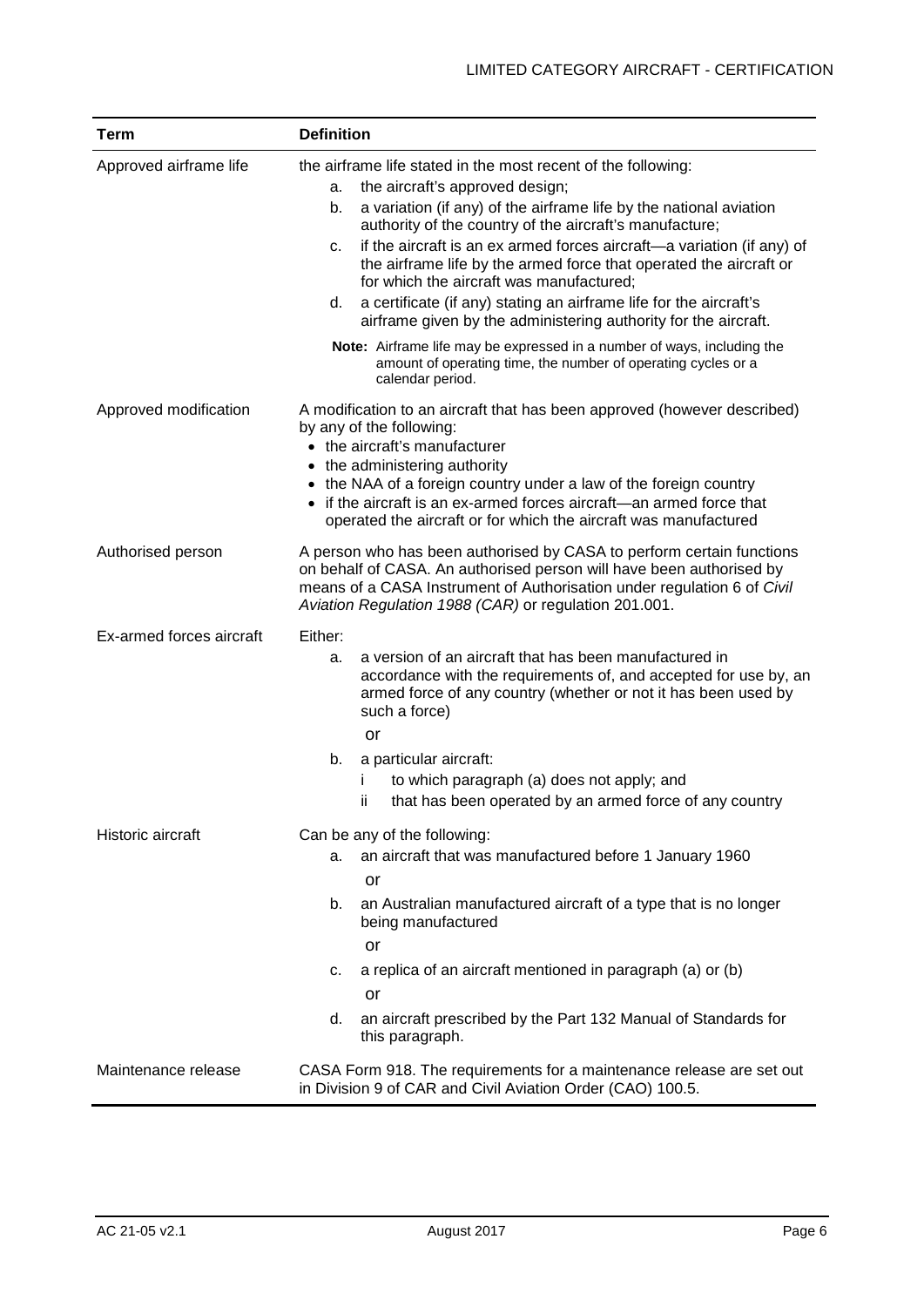| Term                   | <b>Definition</b>                                                                                                                                                                                                                                                                                                                                                                                                                                              |
|------------------------|----------------------------------------------------------------------------------------------------------------------------------------------------------------------------------------------------------------------------------------------------------------------------------------------------------------------------------------------------------------------------------------------------------------------------------------------------------------|
| Major modification     | A modification or combination of modifications that has a significant effect<br>on a characteristic affecting the aircraft's airworthiness, including any of<br>the following:<br>• the weight and balance of the aircraft<br>• the structural strength of the aircraft<br>the reliability of the aircraft<br>the performance of the aircraft<br>the operational characteristics of the aircraft.<br>$\bullet$                                                 |
| Replica aircraft       | For the purpose of Part 132 and paragraph 21.189 (3) (f), an aircraft is a<br>replica aircraft if it is built to the same proportions as the original aircraft<br>and its design and construction is based on the original design standards<br>and construction methods. This does not preclude the use of substitute<br>engines or materials if required in the interest of improved safety, or if<br>original engines or materials are no longer procurable. |
| Warbird                | Ex-armed forces aircraft are commonly referred to as warbirds and for<br>reader convenience, where the term warbird is used in this AC, it refers to<br>an ex-armed forces aircraft.                                                                                                                                                                                                                                                                           |
| Weight control officer | A person who has been issued an authorisation under paragraph 33B (1)<br>(e) of CAR.                                                                                                                                                                                                                                                                                                                                                                           |

# <span id="page-7-0"></span>**1.3 References**

#### **Regulations**

Regulations are available on the Federal Register of Legislation<https://www.legislation.gov.au/>

| <b>Document</b>                                                  | Title                                                                                            |
|------------------------------------------------------------------|--------------------------------------------------------------------------------------------------|
| the Act                                                          | Civil Aviation Act 1988                                                                          |
| Regulation 21.189                                                | Special certificate of airworthiness for limited category aircraft                               |
| Regulation 21.191                                                | <b>Experimental certificates</b>                                                                 |
| Part 45                                                          | Display of nationality and registration marks and aircraft registration<br>identification plates |
| Part 47                                                          | Registration of aircraft and related matters                                                     |
| Part 66                                                          | Continuing airworthiness - aircraft engineer licences and ratings                                |
| Part 132                                                         | Limited category aircraft                                                                        |
| Part 145                                                         | Continuing airworthiness – Part 145 approved maintenance organisations                           |
| Part 132 MOS                                                     | Part 132 Manual of Standards                                                                     |
| Division 9 of Civil<br><b>Aviation Regulations</b><br>1988 (CAR) | Maintenance releases                                                                             |
| Regulation 33B of CAR                                            | Airworthiness authorities                                                                        |
| Regulation 42G of CAR                                            | Flight control system: additional requirements                                                   |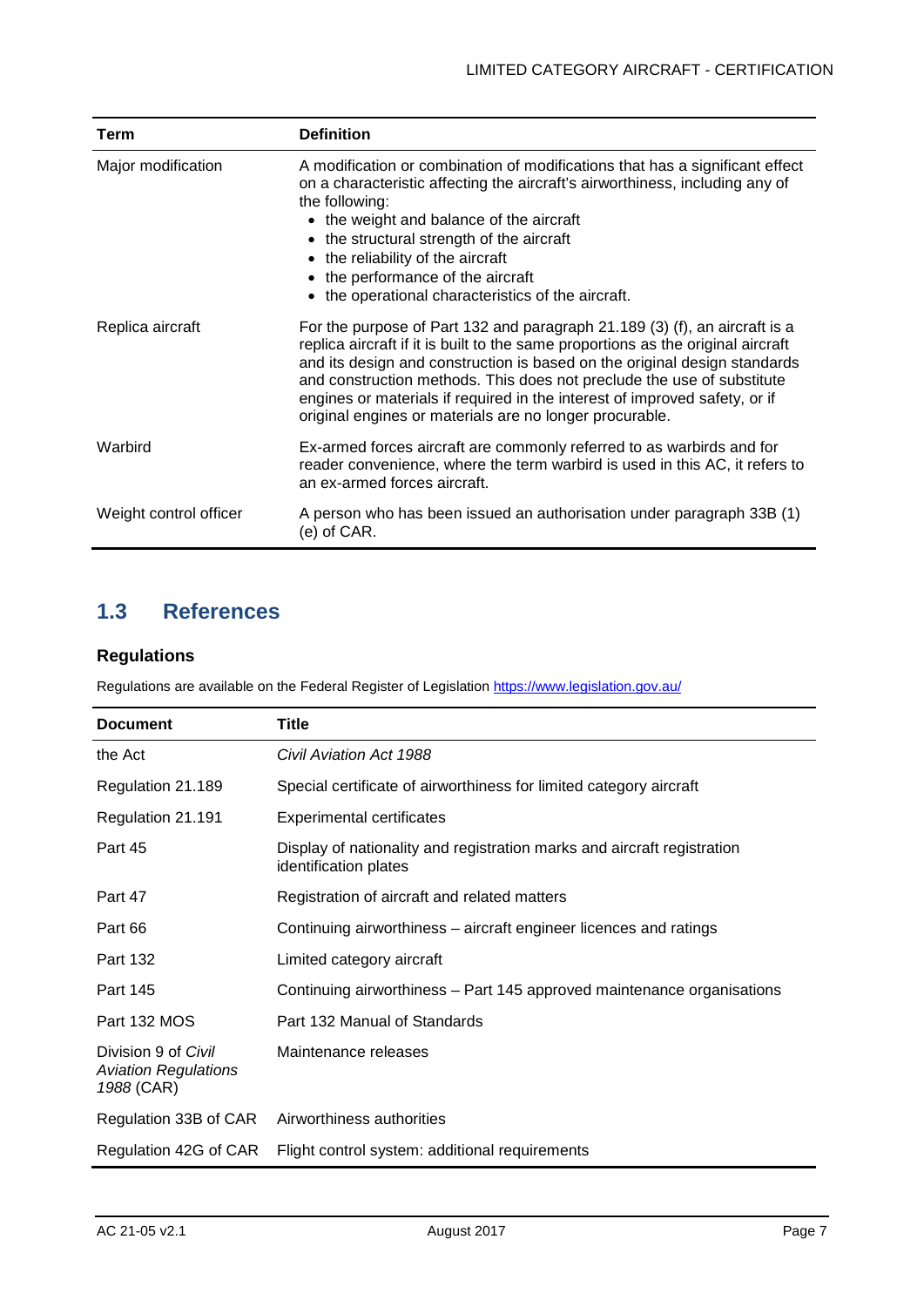| <b>Document</b>                       | <b>Title</b>                                                                                                           |
|---------------------------------------|------------------------------------------------------------------------------------------------------------------------|
| Subregulation 43 (9) of<br><b>CAR</b> | Maintenance releases in respect of Australian aircraft                                                                 |
| Subregulation 42ZC (4)<br>of CAR      | Maintenance on Australian aircraft in Australian territory                                                             |
|                                       | Aircraft noise regulations Air Navigation (Aircraft Noise) Regulations 1984                                            |
| Regulation 262AN of<br><b>CAR</b>     | Approved organisations                                                                                                 |
| Schedule 7 of CAR                     | Maintenance that must not be carried out on a Class B aircraft by a person<br>referred to in paragraph $42ZC(4)(b)$    |
| Schedule 8 of CAR                     | Maintenance that may be carried out on a Class B aircraft by a person<br>entitled to do so under subregulation 42ZC(4) |
| Civil Aviation Order<br>(CAO) 100.5   | General requirements in respect of maintenance of Australian aircraft                                                  |

#### **Advisory material**

Advisory Circulars are available at [http://www.casa.gov.au/AC](http://www.casa.gov.au/ACs)

Civil Aviation Advisory Publications are available at [http://www.casa.gov.au/CAAP](http://www.casa.gov.au/CAAPs)

| <b>Document</b>  | Title                                      |
|------------------|--------------------------------------------|
| AC 21-10         | <b>Experimental Certificates</b>           |
| AC 21-25         | Limited Category Aircraft Permit Index     |
| AC 21-47         | <b>Flight Test Safety</b>                  |
| AC 132-01        | <b>Limited Category Aircraft Operation</b> |
| <b>CAAP 43-1</b> | Maintenance Release                        |

#### **Other reference material**

| <b>Document</b>                    | Title                                                                                                             |
|------------------------------------|-------------------------------------------------------------------------------------------------------------------|
|                                    | Annex 8, Airworthiness of Aircraft to the Convention on<br>International Civil Aviation (the Chicago Convention). |
| General information about warbirds | CASA Warbirds web page                                                                                            |

### <span id="page-8-0"></span>**1.4 Forms**

CASA's forms are available a[t http://www.casa.gov.au/forms](http://www.casa.gov.au/forms)

| Form number | Title                                                       |
|-------------|-------------------------------------------------------------|
| 918         | MAINTENANCE RELEASE (includes flight and technical records) |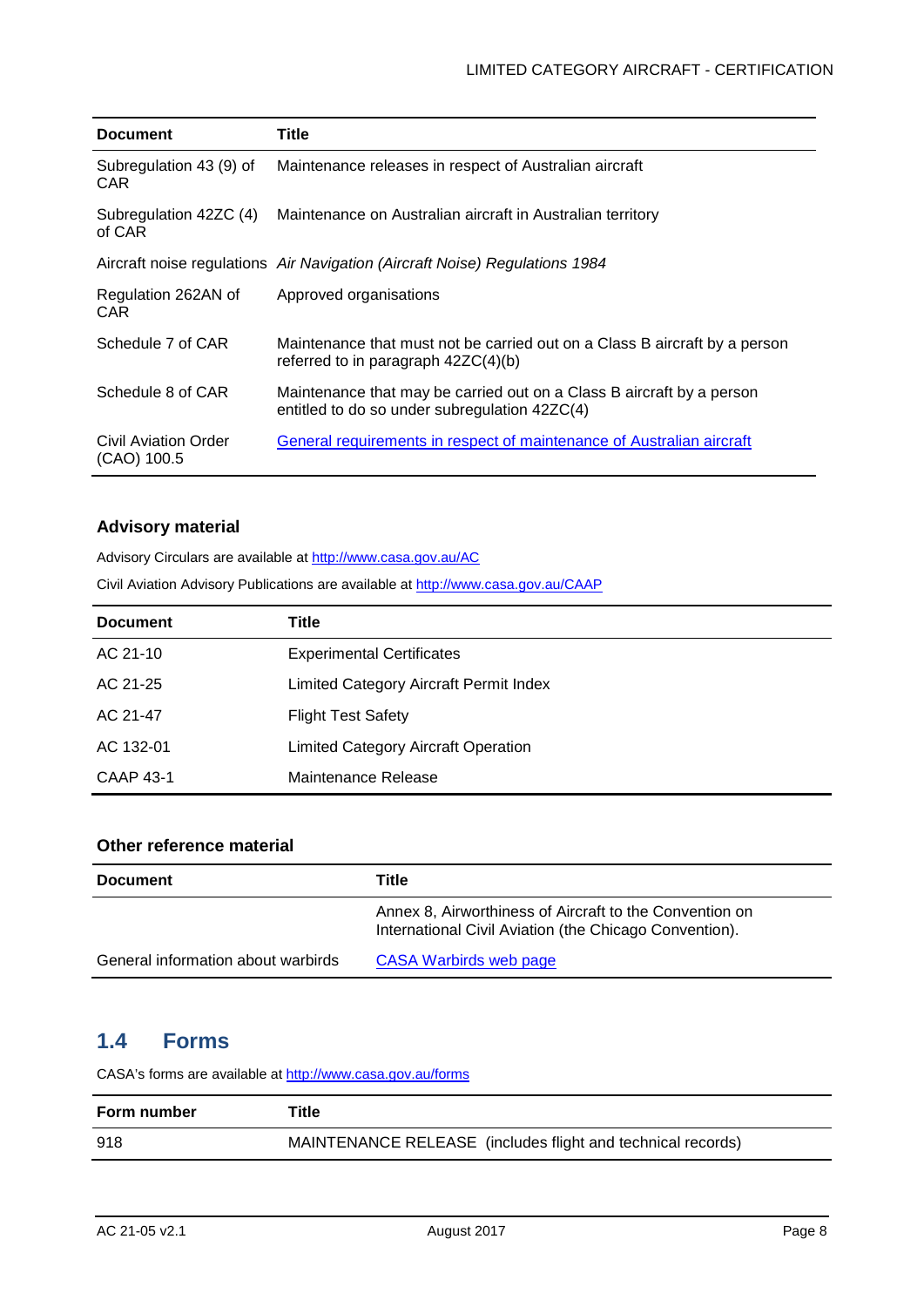# <span id="page-9-0"></span>**2 Introduction**

For reader convenience, the terms 'limited certificate' and 'limited category aircraft' will be used throughout this document when referring to a special certificate of airworthiness in the limited category or an aircraft that is certified in the limited category, respectively.

# <span id="page-9-1"></span>**2.1 CASA liability**

2.1.1 Limited category aircraft operators should note the content of regulation 201.003, which states:

Neither the Commonwealth nor CASA is liable in negligence or otherwise for any loss or damage incurred by anyone because of, or arising out of, the design, construction, restoration, repair, maintenance or operation of a limited category aircraft or an experimental aircraft, or any act or omission of CASA done or made in good faith in relation to any of those things

**Note:** This does not include reference to an authorised person.

### <span id="page-9-2"></span>**2.2 Overview**

- 2.2.1 Civil aircraft are designed in accordance with certification standards and criteria that have been developed by civil authorities with the focus being on safety and reliability. The guiding document is Annex 8, Airworthiness of Aircraft to the Convention on International Civil Aviation (the Chicago Convention).
- 2.2.2 Aircraft produced for the armed forces are normally designed to meet specific military operational specifications and the design standards used to achieve these requirements are generally not known to civil authorities.
- 2.2.3 In order to safely manage these unknowns, CASA has made provision for military aircraft to continue in civil use once their military life has ended by operating under a limited certificate. The aircraft in civil use may be subject to a range of safety based operational restrictions. These restrictions are framed to ensure that risks to the general public are minimised. The conditions and operational limitations are set out in the regulations (see Part 132).
- 2.2.4 Any aircraft which does not have a standard Certificate of Airworthiness (CofA) cannot be operated unless it has been issued with a special flight permit or a special CofA, such as a limited certificate.
- 2.2.5 Regulation 21.189 allows an administering authority to issue a limited certificate for an aircraft that is:
	- an ex-armed forces aircraft
	- a historic or replica aircraft
	- an aircraft that meets the airworthiness requirements for the issue of a standard CofA, except for any requirements that the administering authority considers to be inappropriate for the special purpose operation for which the aircraft is to be used.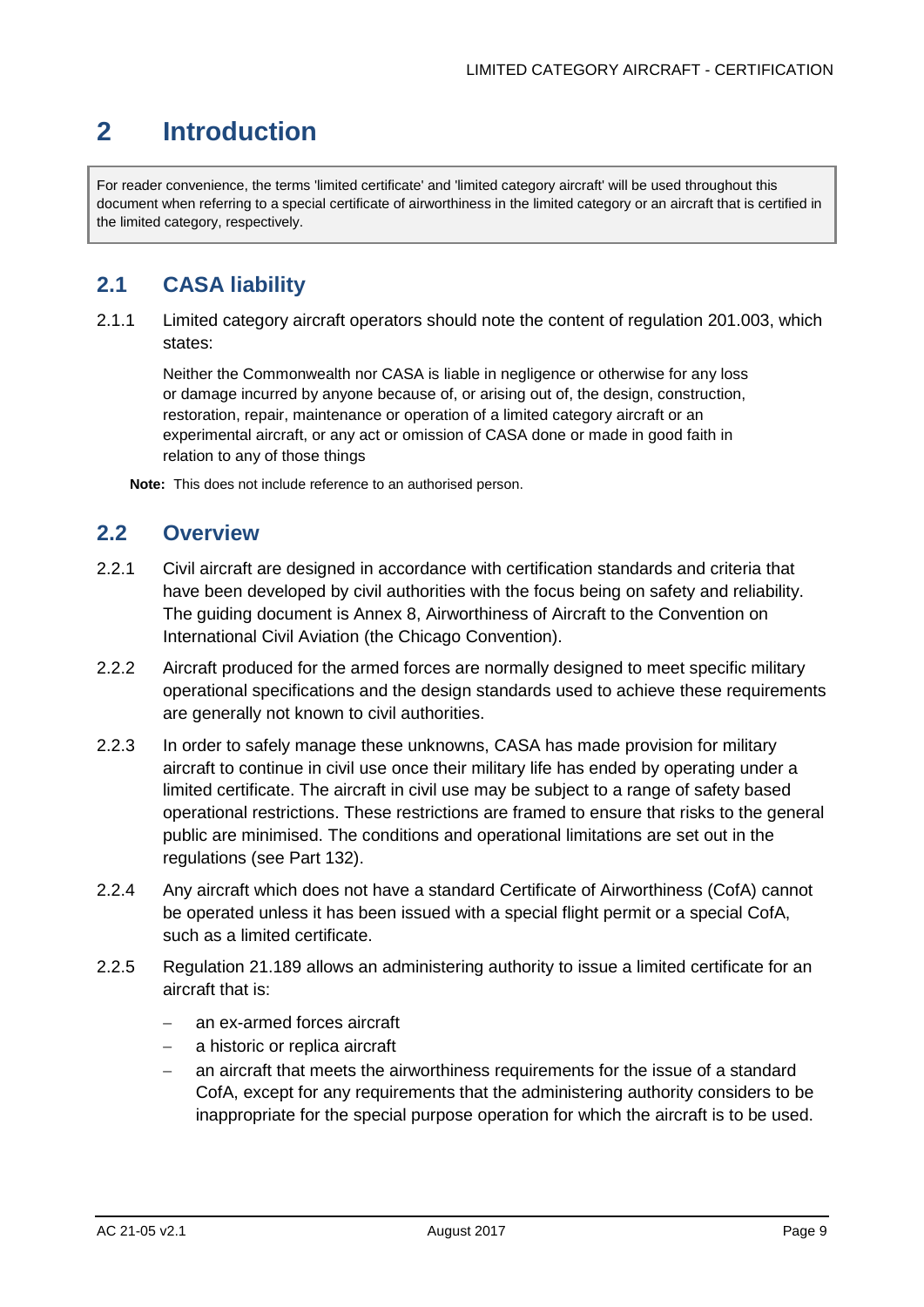2.2.6 The limited certificate allows operation of such aircraft for one or more of the special purpose operations that are set out in subregulation 21.189 (3), and listed for convenience in section [2.4.](#page-10-1)

### <span id="page-10-0"></span>**2.3 General information**

- 2.3.1 The limited category provisions in Part 21, in conjunction with Part 132 permit a wide range of civil operations to be carried out in a warbird or historic aircraft, ranging from personal use to adventure flights.
- 2.3.2 Type certificates or type acceptance certificates are not required for limited category aircraft.
- 2.3.3 A limited category warbird, historic or replica (WHR) aircraft is not required to comply with any specific civil airworthiness standards or design codes.
- 2.3.4 Non-WHR aircraft are required to comply with appropriate civil airworthiness standards for standard aircraft except those that are considered inappropriate for the special purpose operation.
- 2.3.5 The aircraft can be of any shape, weight, engine configuration or size, but are limited to the carriage of six occupants (meaning passengers and crew) or less, unless specifically approved by the administering authority to carry more persons (safety case required).
- 2.3.6 Limited category aircraft may only be operated in accordance with conditions placed on their CofA and the limitations, procedures and requirements as set out in Part 132.

### <span id="page-10-1"></span>**2.4 Prescribed purposes**

- 2.4.1 The limited category certification regulations are specifically intended to allow otherwise ineligible aircraft to be certificated for any one or more of the following special purposes:
	- − adventure style operations (historic or ex-military aircraft only)
	- − aerobatic flights
	- − aerobatic training
	- − exhibition flights
	- − mock combat
	- − operating replica aircraft
	- − carrying people for parachute jumping (excluding tandem jumps or training jumps)
	- any other operation in which the only use of the aircraft is to carry people taking part in a recreational activity that is intrinsically hazardous.

**Note:** A limited category aircraft may be certificated for more than one of the purposes listed above.

2.4.2 In addition to one or more of the special purposes that may be listed on a limited certificate via its annex, Part 132 also permits a range of authorised operations. [1](#page-10-2)

<span id="page-10-2"></span> $1$  For further information, refer to Advisory Circular (AC) 132-01.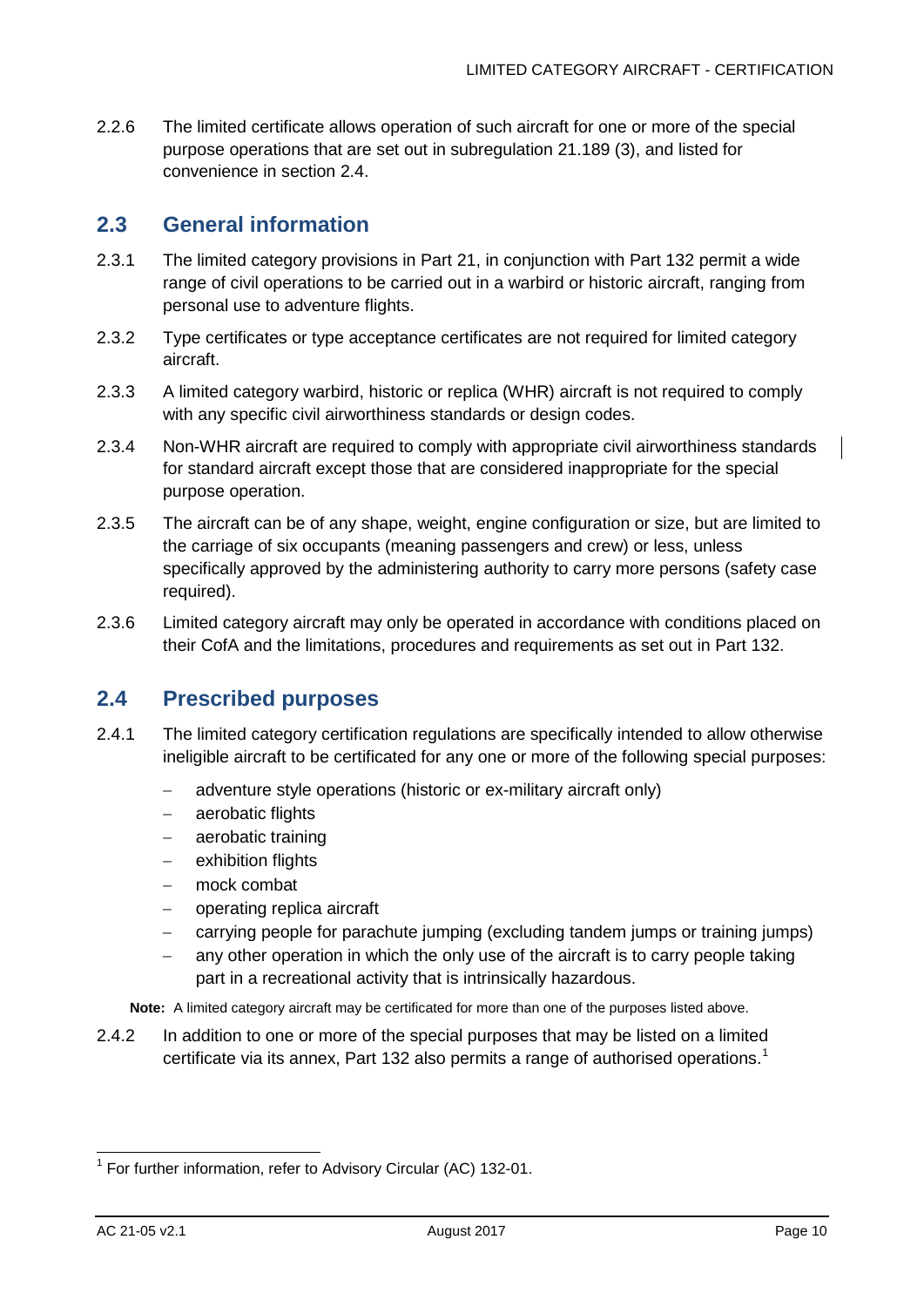# <span id="page-11-0"></span>**2.5 Discussion of administering authority**

2.5.1 While always retaining the power to process applications for licences, certificates or approvals, CASA is not required to process applications if there is already an organisation or individual in place who is approved to process a particular application. Wherever this AC states that an application must be made to an organisation, such as an administering authority, CASA will not normally provide itself as an alternate venue for the processing of that application.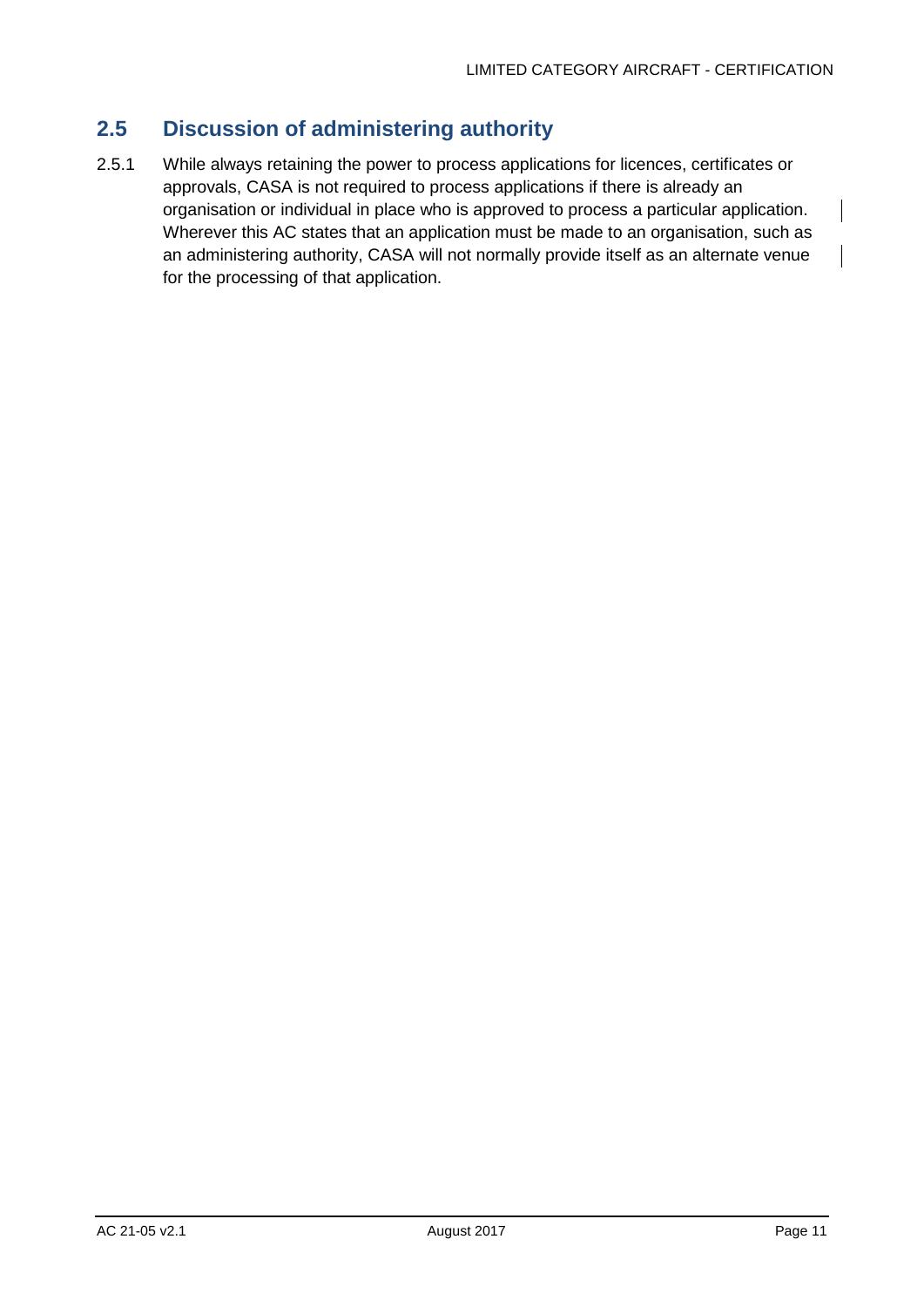# <span id="page-12-0"></span>**3 The certification process**

# <span id="page-12-1"></span>**3.1 Eligibility**

- 3.1.1 The basic eligibility requirement for certification of an aircraft in the limited category is that it is one of a type that has, at some stage, undergone a formal airworthiness acceptance process by either a civil or a military authority.
- 3.1.2 If the aircraft type is of military origin, then it must have been produced in accordance with the requirements of, and accepted by, an armed force of any nation. It is not a requirement that an aircraft had been put into service having passed through the development, flight testing and acceptance stages. It is possible for an aircraft to be made redundant by changed requirements or circumstances after acceptance, but before it entered service.
- 3.1.3 If the aircraft is of civil origin, then the administering authority must be satisfied that the aircraft meets the airworthiness requirements (present or past) applicable to an aircraft for which a standard CofA has been issued. Except for any requirements that are inappropriate for the special purpose for which the aircraft is to be used.
- 3.1.4 Examples of aircraft that could be eligible to operate in the limited category are:
	- − ex-military aircraft (e.g. Hawker Hunter, Sabre, MIG-17, MIG-21, T-28, Winjeel, Harvard, Spitfire, Kittyhawk, B-17, C-47)
	- historic aircraft of civil origin (e.g. Comper Swift, Yakovlev Yak 18T)
	- − replica aircraft (e.g. Me-109 replica; the Southern Cross replica)
- 3.1.5 Aircraft designed specifically for research or experimental purposes (e.g. the Avro 707 series) or prototype aircraft are not eligible for certification in the limited category. However, they may be eligible for an experimental certificate under subregulation 21.191 (i) private operations of a prototype aircraft.
- 3.1.6 A warbird, historic or replica aircraft will be issued with a limited certificate if the administering authority is satisfied that the aircraft can be reasonably expected to operate at an acceptable level of safety if flown in accordance with any limitations or conditions that the administering authority may place upon the aircraft's limited certificate. The conditions could be:
	- speed restrictions
	- − reduced maximum take-off weight (MTOW)
	- − reduced passenger numbers
	- − aerobatic limitations
	- − geographic restrictions.

## <span id="page-12-2"></span>**3.2 Airframe life**

- 3.2.1 It may be difficult to determine whether or not a particular WHR aircraft has reached or exceeded its approved airframe life (if applicable). Factors that could make such a determination difficult could include:
	- − loss or destruction of service records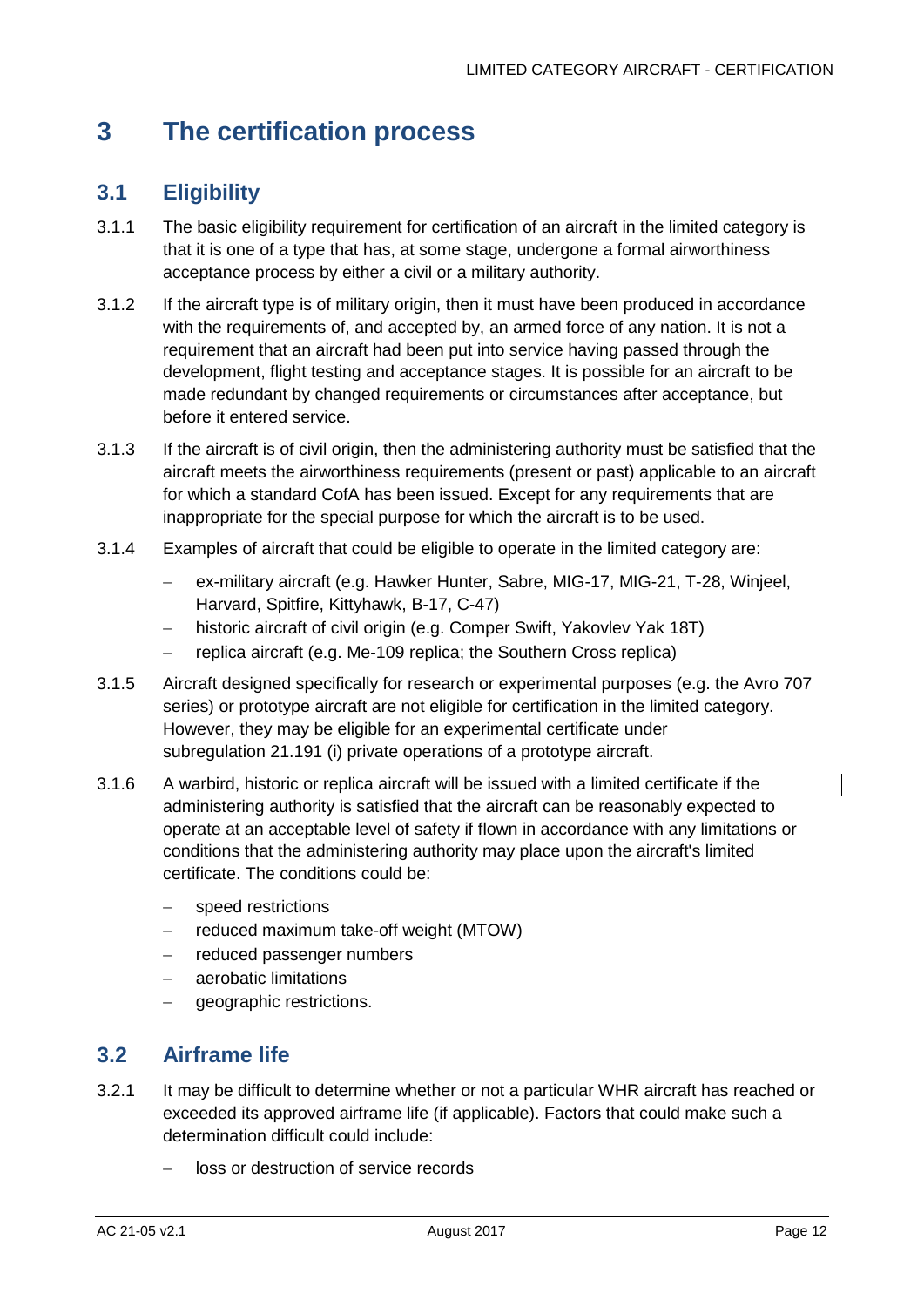- − an aircraft that has been constructed using major assemblies from a number of donor aircraft
- an aircraft that has been restored from 'basket case' condition and includes many new major parts that have been manufactured in the course of maintenance, and in some cases, by reverse engineering.
- 3.2.2 If an ex-armed forces aircraft has exceeded its approved airframe life, or if its airframe life status is unable to be determined, it will still be eligible for a limited certificate if an appointed person authorised by the administering authority has assessed the aircraft and determined that it can be safely flown beyond the approved airframe life. This determination is subject to any conditions that the engineer may specify for the aircraft (i.e. weight, speed, aerobatics or G-loadings). The assessing engineer may also specify additional inspections and maintenance requirements, and may place a limitation on the further use of the aircraft in terms of total flight hours, landing cycles or engine starts.
- 3.2.3 For the purposes of adventure flights, the appointed person may approve a new airframe life either during initial issue of a limited certificate or at a later time.

## <span id="page-13-0"></span>**3.3 Time-expired aeronautical products (components)**

- 3.3.1 An aircraft may have a number of components that have a service life limit prescribed by the manufacturer of the aircraft or of a particular component of an aircraft. A military user or a national airworthiness authority (NAA) (including CASA) could also specify a service life limit for some components based on operational experience. The life limit could be expressed in terms of flight hours, operation cycles, or calendar time and may require that at the expiry of the specified time in service, the component must be overhauled, remanufactured or scrapped.
- 3.3.2 It may not always be feasible to source replacement components or the necessary spare parts to complete an overhaul. However, an aircraft that has time-expired components may still be issued with a limited certificate if:
	- − the administering authority has determined that the life limited component is not an item of equipment that is essential for the safe operation of the aircraft in a nonmilitary role
	- an appointed person has assessed the aircraft and determined that it can be safely flown with the time-expired component subject to any special conditions that may be applied $2$
	- an aircraft that has a safety critical aeronautical component which has exceeded it life limit, may not be operated for adventure flights or flown over a populous area unless an administering authority has determined that the component is not safety critical. [3](#page-13-2)

 $2$  Refer to the Part 132 Manual of Standards (MOS).

<span id="page-13-2"></span><span id="page-13-1"></span> $3$  In accordance with paragraph 132.175 (1) (d).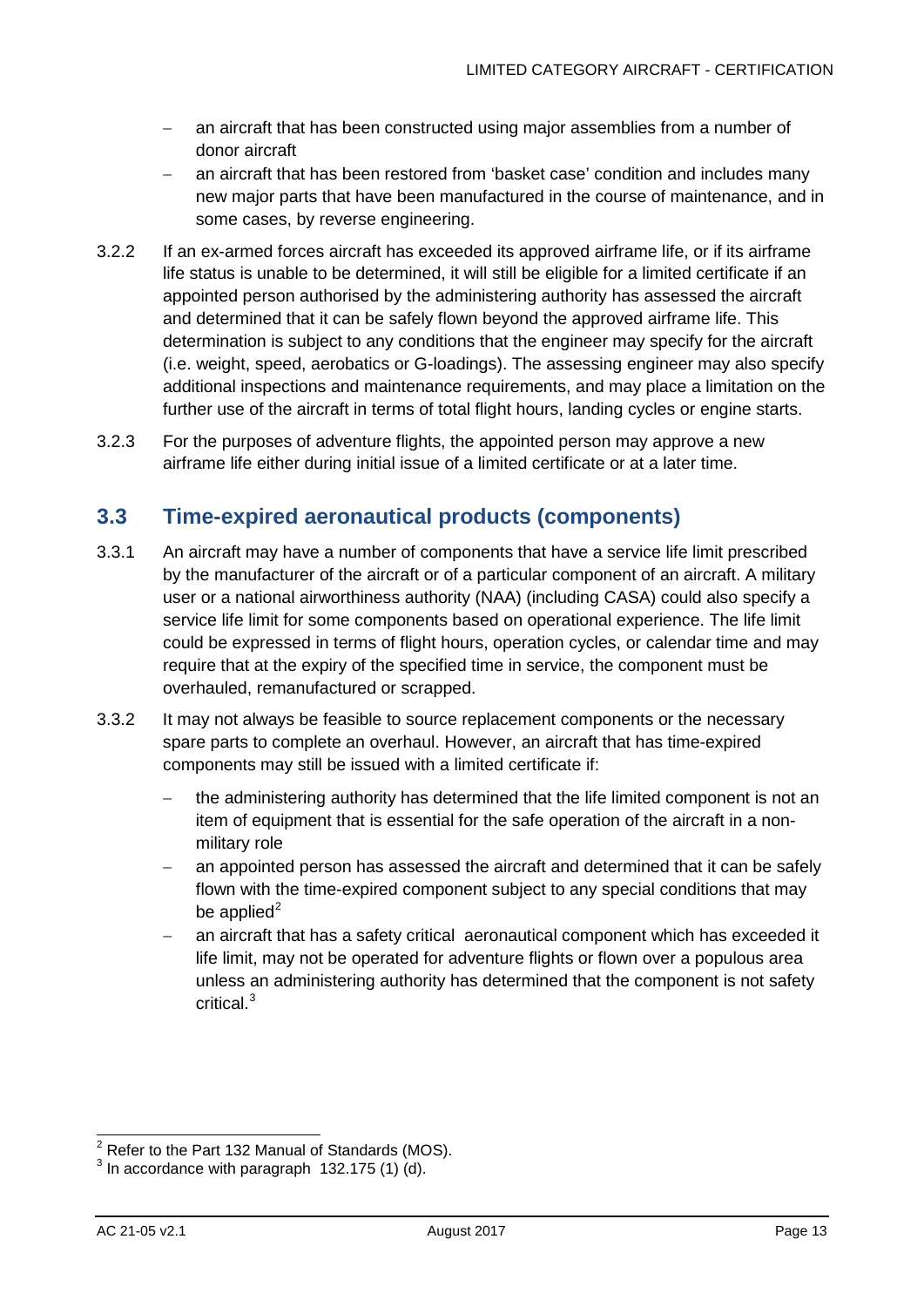# <span id="page-14-0"></span>**3.4 Modifications**

- 3.4.1 If modifications have been made to a limited category aircraft, the modifications do not require approval for the purpose of issuing a limited certificate. However, it is a requirement that the person issuing the certificate must be satisfied that the aircraft can reasonably be expected to be safe when it is operated under the conditions limiting its intended use. [4](#page-14-2)
- 3.4.2 Major modifications that are not covered by approved data should be assessed by the person issuing the certificate. They will make a determination as to whether any conditions or limitations should be imposed on the aircraft's limited certificate.

**Note:** If a limited category aircraft has a major modification that is not covered by approved data, then it will be subject to operational restrictions under Part 132.

- 3.4.3 Changes to a limited category aircraft, such as modifications and repairs that meet the definition of a major modification (see section [1.2\)](#page-5-2) for which there is no approved data, must be assessed by an administering authority if the aircraft is to be operated for adventure flights<sup>[5](#page-14-3)</sup> or over a populous area.<sup>[6](#page-14-4)</sup>
- 3.4.4 The aircraft may have conditions applied to the limited certificate if the assessing person feels that the modification may have a negative effect on the safety or performance of the aircraft. This means that a warbird that was originally powered by an engine that is no longer available, may be fitted with a substitute engine without penalty, if the modification does not adversely affect the aircraft's:
	- performance
	- − safety
	- reliability
	- − structural integrity
	- weight and balance.
- 3.4.5 In all cases, the final decision of whether or not to issue a limited certificate will rest with the administering authority. It is in the owner's interest to ensure that any engineering analysis is sufficiently comprehensive to assist the administering authority to arrive at a decision as to whether or not to issue a certificate. During assessment, the administering authority will either:
	- − issue a certificate with appropriate conditions attached
	- refuse to issue a certificate

or

− request further engineering analysis.

### <span id="page-14-1"></span>**3.5 Restoration**

- 3.5.1 Restoration in this context means the work required to allow the aircraft to:
	- be operated in accordance with the Flight Manual/pilot's notes

 $4$  In accordance with paragraph 21.189(1)(c).

<span id="page-14-3"></span><span id="page-14-2"></span><sup>&</sup>lt;sup>5</sup> In accordance with regulation 132.105.

<span id="page-14-4"></span> $6$  In accordance with paragraph 132.075 (8) (c).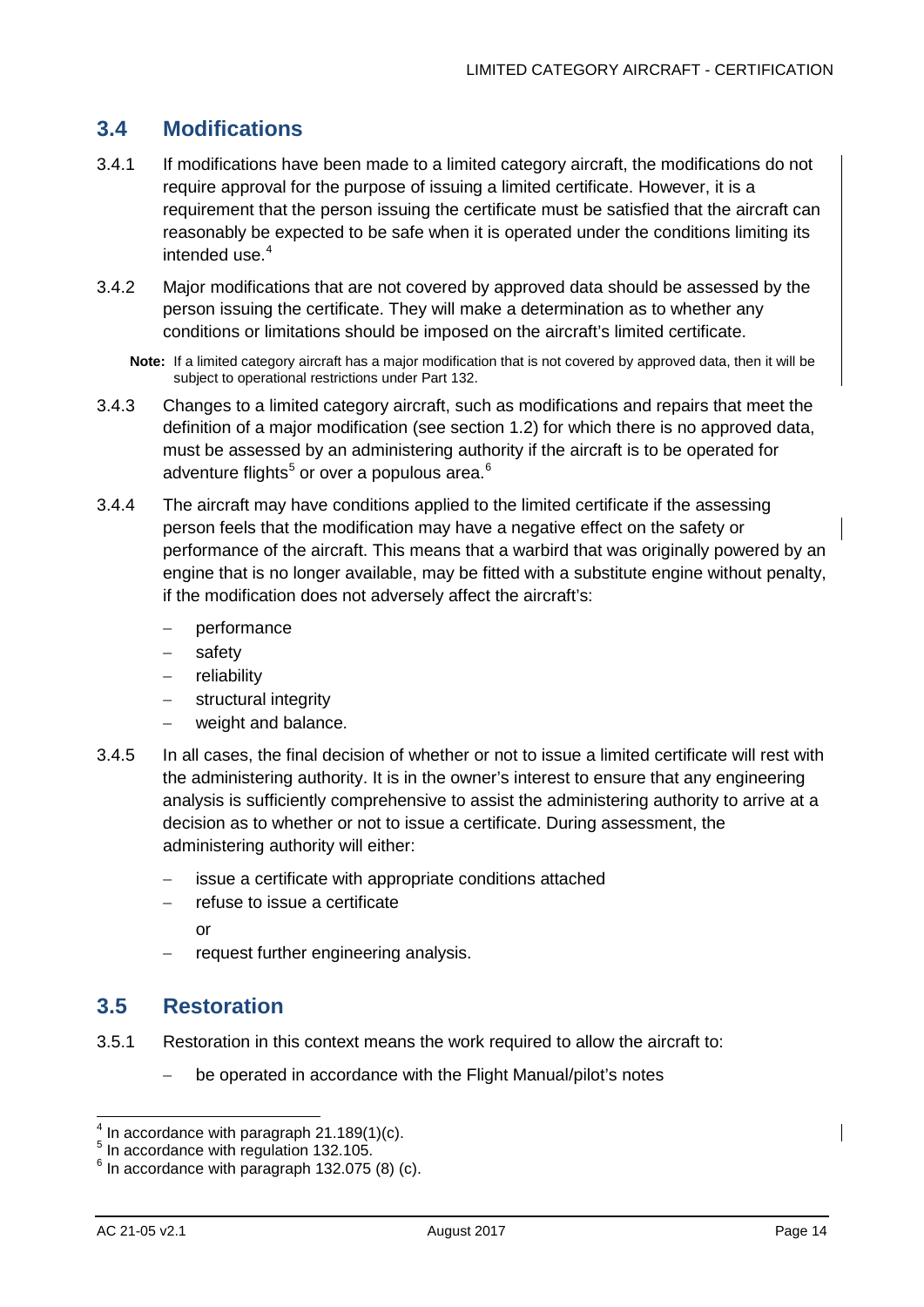- − be in a state that, as far as can be determined, an authorised person or CASA is satisfied that the aircraft can reasonably be expected to be safe when operated under the conditions limiting its use.
- 3.5.2 Restoration of a warbird can vary widely in scope and complexity depending on the aircraft's type, age and physical state (at commencement of the project). For example, an aircraft that has been operating just prior to shipment to Australia may require little or no restoration before CofA issue, whereas, a non-operational warbird (i.e. has been parked in the open for decades) may require thousands of hours of restoration work.
- 3.5.3 Where an aircraft has, until recently, been in use by an armed service and is still essentially fully serviceable (apart from being dismantled for shipping) the aircraft may only require a normal post-maintenance air test to demonstrate its serviceability. In such cases, the appointed person may consider it appropriate to by-pass the need for an experimental certificate and issue the limited certificate. This is subject to an endorsement on the maintenance release that states the aircraft must first complete a satisfactory air test.<sup>[7](#page-15-1)</sup>
- 3.5.4 The restoration work must be carried out by an approved maintenance organisation whose scope of approval permits the work.<sup>[8](#page-15-2)</sup> This does not prevent work being carried out by the owner or some work being done by specialists, provided that it is carried out under the control and supervision of the maintenance organisation and the work is properly certified by the maintenance organisation.

# <span id="page-15-0"></span>**3.6 Restoration by the owner**

- 3.6.1 Under subsection 20AB (2) of the Act, it is an offence that carries a penalty of imprisonment for up to 2 years if a person carries out maintenance on an aircraft in Australia and is not permitted by regulations to do so. This also applies to maintenance of an aeronautical product for an Australian aircraft. If an owner performs restoration work on a warbird and does not meet the regulatory requirements, they are at risk of being charged under the Act.
- 3.6.2 A person who carries out maintenance on an aircraft (other than pilot maintenance allowed under Schedule 8 of CAR) must:
	- − hold a CASA aircraft maintenance engineer licence
	- − hold a maintenance authority issued by CASA under regulation 33B of CAR
	- if the maintenance is specified in Schedule 7 of CAR, the person must be employed by an organisation that holds an approval to provide maintenance services under regulation 30 of CAR or Part 145

or

- work under the supervision of one of the above.
- **Note:** Subregulation 42ZC (4) of CAR makes provision for an individual to carry out maintenance work under the supervision of an approved maintenance organisation.
- 3.6.3 Warbird, historic or replica aircraft owners who have purchased an aircraft with the intention of doing some or all of the restoration work themselves should ensure that

<span id="page-15-1"></span><sup>&</sup>lt;sup>7</sup> Refer to subregulation 43 (9) of the *Civil Aviation Regulations 1988* (CAR).<br><sup>8</sup> In accordance with subsection 20AB (2) of the Act.

<span id="page-15-2"></span>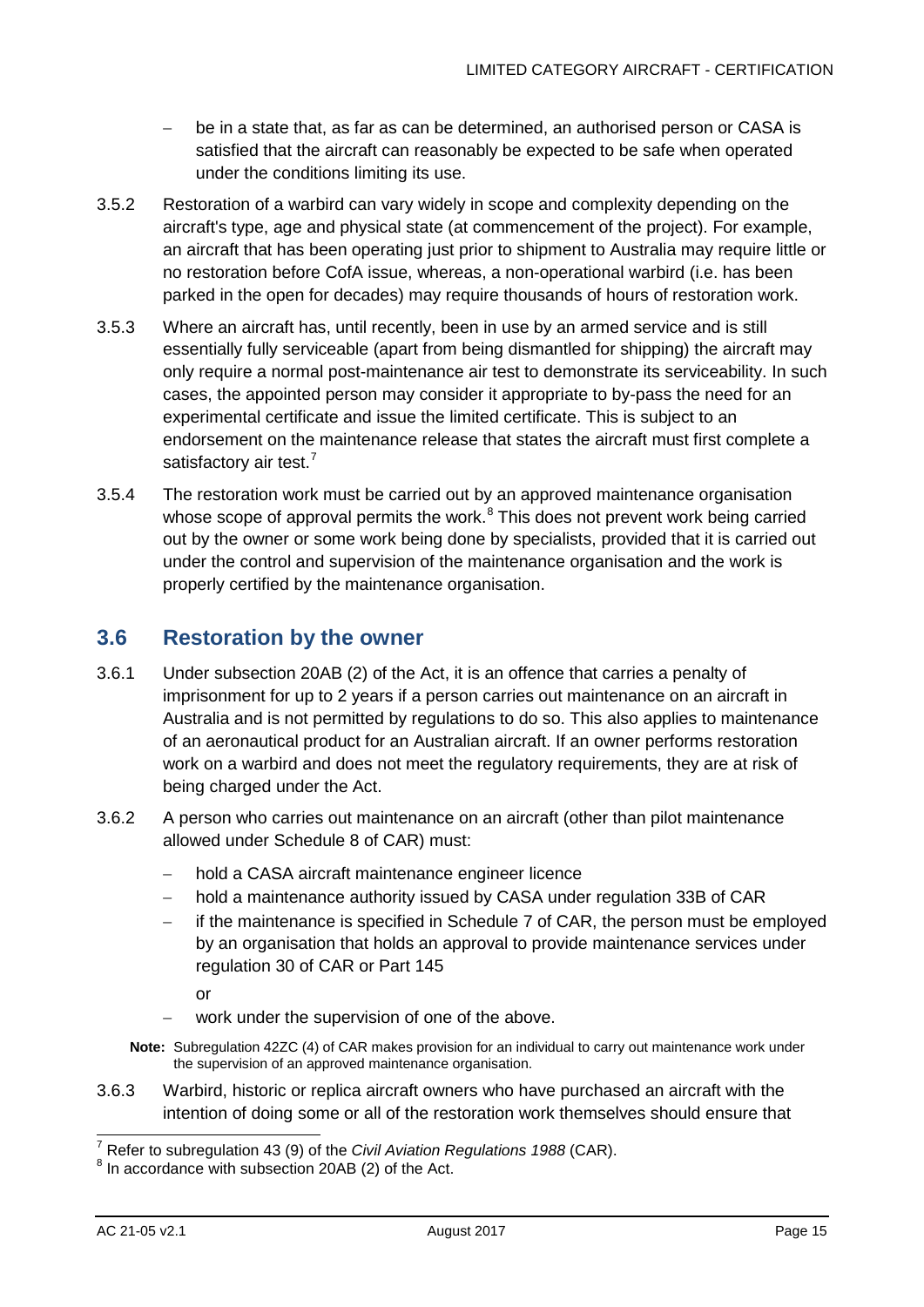before work commences, they have in place a documented arrangement with an approved maintenance organisation.

### <span id="page-16-0"></span>**3.7 Documentation**

3.7.1 When carrying out a restoration project on a WHR aircraft, it is important that the restorer makes comprehensive records of the work including details of each maintenance task carried out, the maintenance data used, materials used and any other information which will assist the person issuing the limited certificate and permit index number. Photographs should be used wherever possible, particularly for recording work that will not be easily visible when the aircraft is completed. A poorly documented restoration will result in a more restrictive permit index number.

# <span id="page-16-1"></span>**3.8 Registration and marking**

- 3.8.1 Before application for issue of the limited certificate, the aircraft must be registered.<sup>[9](#page-16-2)</sup>
- 3.8.2 As well as the nationality and aircraft registration marks, the following markings are required: <sup>4</sup>
	- − an aircraft registration identification plate must be attached to an accessible location near an entrance
	- − an aircraft data plate with specific information that identifies the aircraft imprinted on it must be fixed to the aircraft
	- the word 'LIMITED' must be displayed on the outside of the aircraft near each entrance to the cabin or cockpit in letters not less than 5 cm or more than 15 cm in height. The letters must be in block capitals of a style that is conspicuous, legible and easily read by each person entering the aircraft
	- for other than single-seat aircraft, subparagraph 132.050 (2) (e) requires that a warning placard must be displayed in the cabin or cockpit at a location in full view of all passengers, with the wording:

#### **WARNING**

#### **PERSONS FLY IN THIS AIRCRAFT AT THEIR OWN RISK**

#### **THIS AIRCRAFT WAS NOT DESIGNED FOR AIR TRANSPORT OPERATIONS AND IS NOT REQUIRED TO BE OPERATED TO THE SAME SAFETY STANDARDS AS AN AIRCRAFT USED FOR AIR TRANSPORT OPERATIONS**

<span id="page-16-2"></span><sup>&</sup>lt;sup>9</sup> Refer to Parts 45 and 47.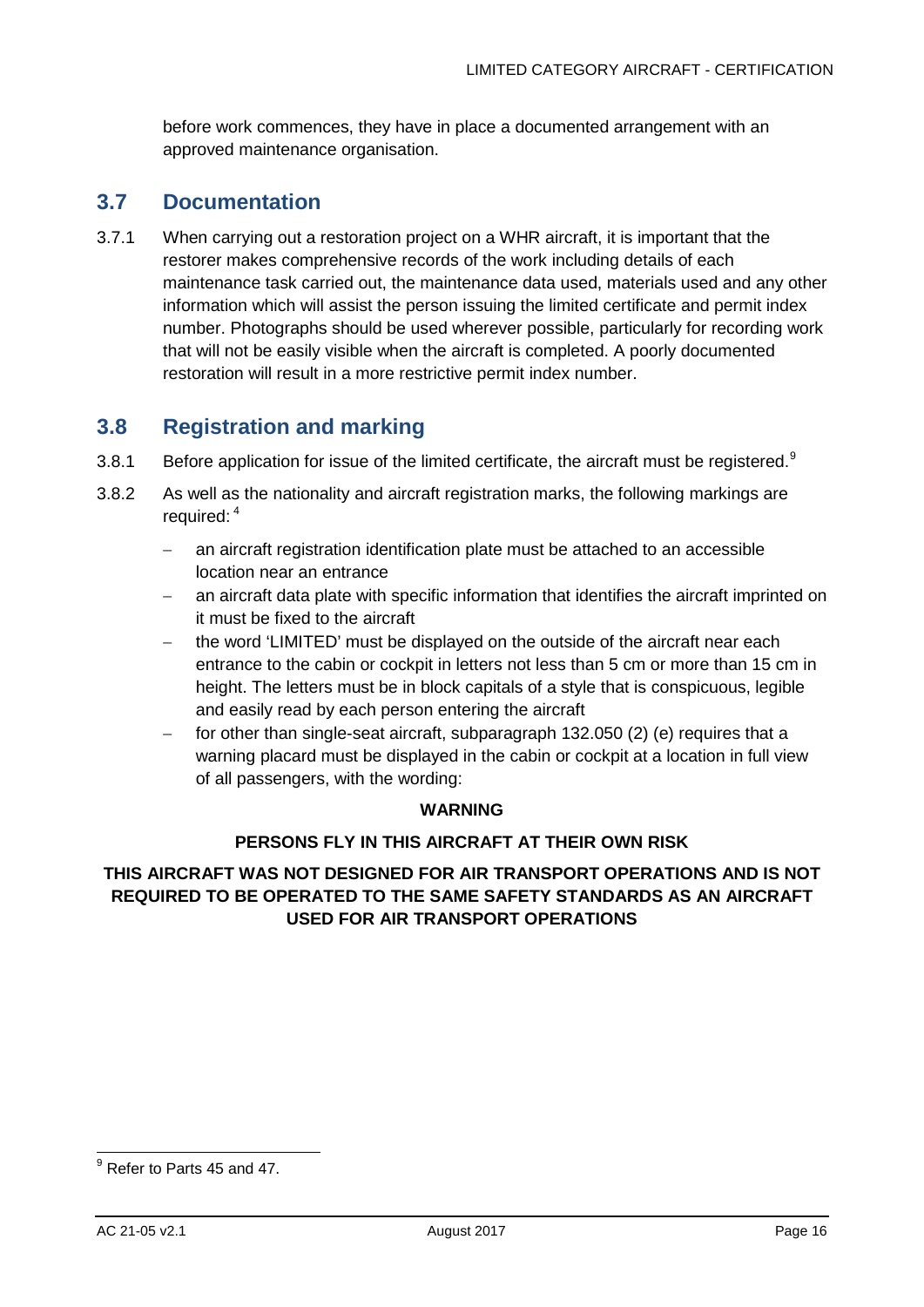# <span id="page-17-0"></span>**4 Application for the limited category CofA**

### <span id="page-17-1"></span>**4.1 Overview**

- 4.1.1 Application should be made to the administering authority, details of which can be found at the CASA Warbirds web page.
- 4.1.2 The following documents should accompany the application form:
	- − a written statement that establishes the purposes for which the aircraft is to be used. This should include details of aircraft basing, areas of operation, approximate hours per year, intentions for passenger carriage/payment
	- sufficient data to identify the aircraft (e.g. photographs, three-view drawings)
	- a maintenance schedule for the aircraft that adequately provides for the continuing airworthiness of the aircraft.
- 4.1.3 Depending on the size, condition, age and complexity of the aircraft involved, and the purposes for which the limited certificate is being sought, the administering authority may require other documentation to be provided in support of the application (e.g. the completed restoration schedule worksheets, airframe life substantiation).

# <span id="page-17-2"></span>**4.2 Aircraft inspection**

- 4.2.1 If no restoration has been involved and no experimental certificate has been issued, then the appointed person will inspect the aircraft to assess as far as can reasonably be determined:
	- − that the aircraft is in a good state of preservation and repair, and in a condition for safe operation
	- − if work has been carried out on control systems an independent inspection of the control system has been carried out and certified by a person described in subregulation 42G (5) of CAR. This is normally a licenced aircraft maintenance engineer whose licence covers the type of maintenance or a pilot whose licence is valid for the type of aircraft.
- 4.2.2 If the aircraft has been extensively restored, the appointed person may also decide to inspect work records to ensure that the required certifications have been made by appropriately qualified persons.
- 4.2.3 The final inspection by the appointed person should take place before the first test flight. The range of tests conducted during the test flight period will vary, depending on the:
	- − elapsed period since last flight
	- − degree of disassembly and reassembly involved for shipment (if any)
	- − degree of engine/system inhibition/de-inhibition involved
	- extent and complexity of any restoration carried out

**Note:** The appointed person carrying out the inspection is not responsible for the integrity of the design or construction of the aircraft, or for the identification of any structural design or construction deficiencies.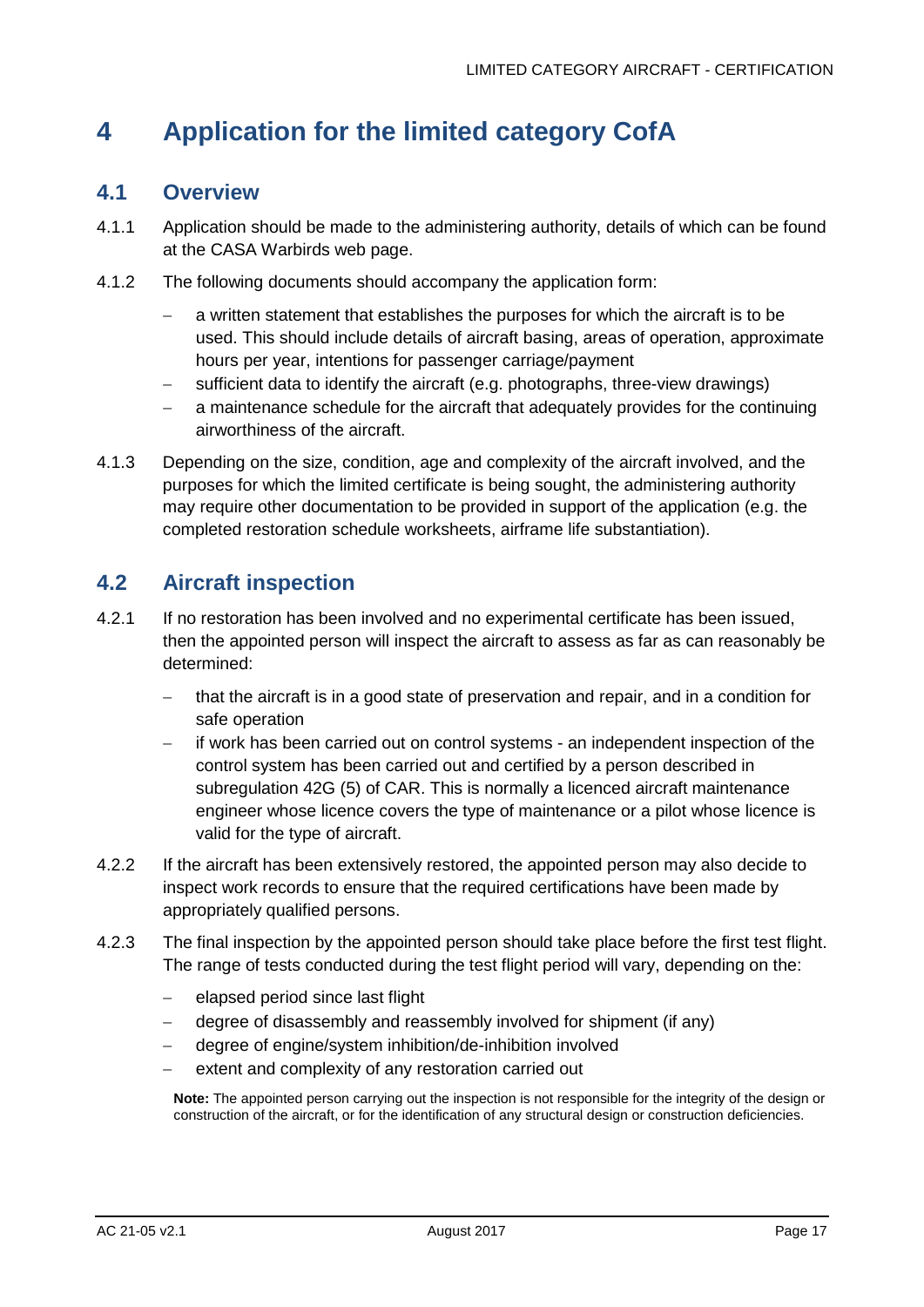- 4.2.4 The aircraft should be complete and ready to fly, except that cowlings, fairings and panels may be opened for the inspection. The aircraft should have completed the:
	- − weight and balance exercise
	- − airframe and control rigging checks
	- − aircraft flight control duplicate checks
	- fuel system checks
	- − full power runs
	- − compass swing
	- − undercarriage retraction test
	- − taxi tests (as applicable).
- 4.2.5 The aircraft cannot be issued with a maintenance release before it is issued with a CofA.<sup>[10](#page-18-1)</sup> However, there should be a certification in the aircraft maintenance records stating that a maintenance release inspection has been satisfactorily completed. Once the CofA has been issued, the maintenance release must be issued before the aircraft is flown. [11](#page-18-2)

**Note:** The appointed person may wish to observe an engine run during the inspection.

- 4.2.6 The aircraft may be taxied, and carry out high-speed runs (if required) on a runway prior to the experimental certificate being issued. However, it is illegal for the aircraft to lift off from the runway under these conditions unless it has been issued with a CofA and has a valid maintenance release.
- 4.2.7 The scope of the inspection is limited to ensuring:
	- the aircraft is registered and marked in accordance with requirements discussed in section [3.8](#page-16-1)
	- the completion of the relevant inspection requirements, as described in this AC
	- the aircraft has been weighed and the weight and balance data has been compiled under the supervision of a weight control officer
	- − the engine(s) and flight controls operate correctly
	- − the pitot-static system and associated instruments operate correctly
	- − all applicable Australian ADs have been complied with
	- − all maintenance has been properly certified by appropriately qualified persons.
- 4.2.8 If the appointed person deems flight testing to be necessary, an experimental certificate issued in accordance with subregulation 21.191 (b) will be required before the aircraft can be test flown.<sup>[12](#page-18-3)</sup>

### <span id="page-18-0"></span>**4.3 Maintenance release**

4.3.1 Under regulation 139 of CAR, a pilot commits an offence if a flight is made and a maintenance release is not carried in the aircraft. A maintenance release can only be issued for an aircraft that is registered, has a valid CofA and has completed a maintenance release inspection.

<span id="page-18-2"></span><span id="page-18-1"></span><sup>&</sup>lt;sup>10</sup> In accordance with subregulation 43 (6) of CAR.<br><sup>11</sup> In accordance with paragraph 139 (1) (c) of CAR.<br><sup>12</sup> For further information, refer to AC 21-10 and 21-47.

<span id="page-18-3"></span>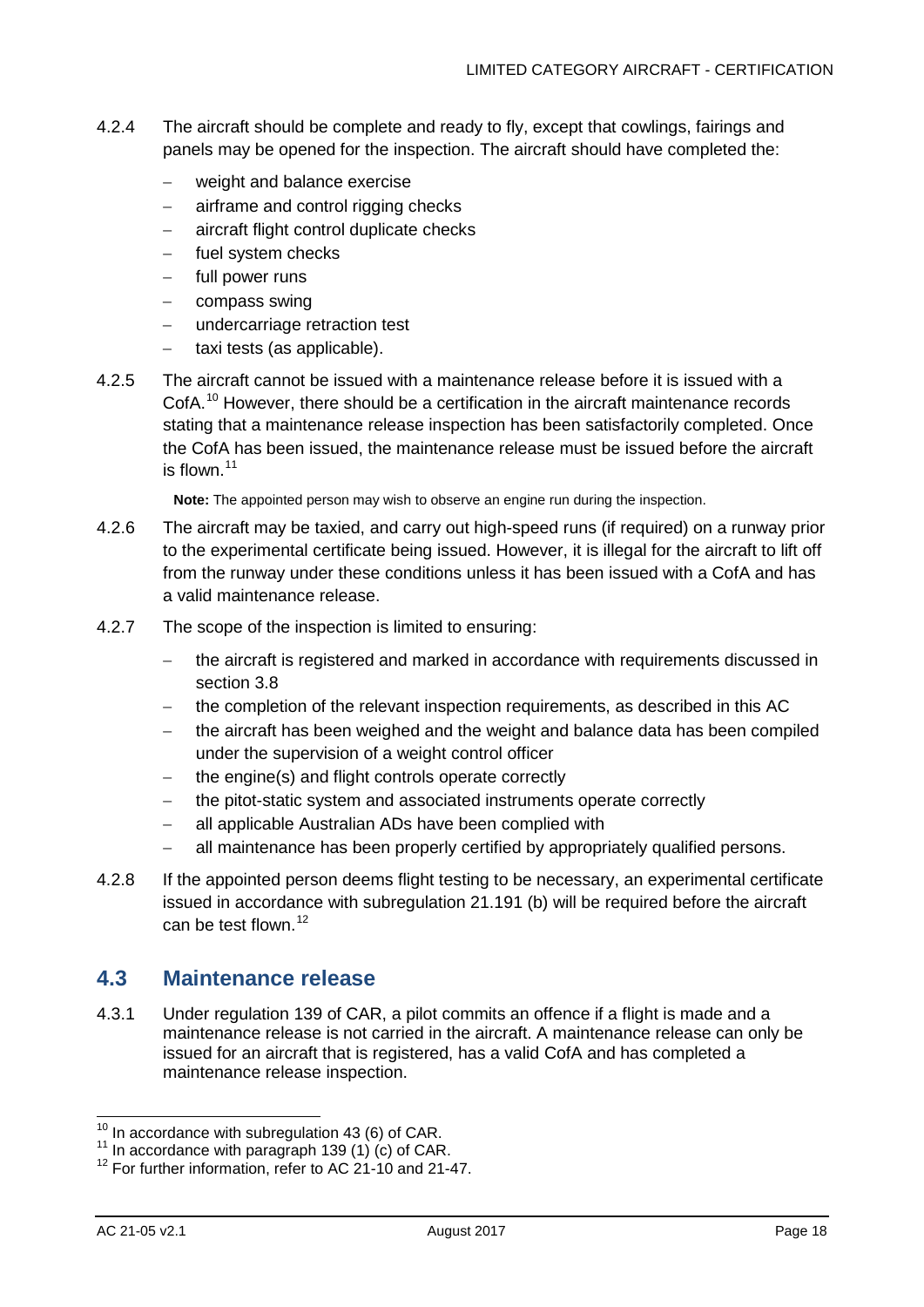4.3.2 Before the first flight of a newly-certificated warbird, the owner must ensure that the maintenance release inspection has been completed and a maintenance release issued by a maintenance organisation that holds the appropriate approvals.<sup>[13](#page-19-1)</sup><sup>[14](#page-19-2)</sup>

# <span id="page-19-0"></span>**4.4 Pilot qualifications**

4.4.1 A pilot must hold a valid Part 61 licence, including any ratings or endorsements that are applicable to the type of aircraft being flown.<sup>[15](#page-19-3)</sup>

<span id="page-19-3"></span>

<span id="page-19-2"></span><span id="page-19-1"></span><sup>&</sup>lt;sup>13</sup> In accordance with paragraph 139 (1) (c) of CAR.<br><sup>14</sup> For further information on the issue and use of a maintenance release, refer to CAAP 43-1.<br><sup>15</sup> Details of required ratings can be found in *Legislative Instrumen and ratings - [CASR Part 61](http://www.comlaw.gov.au/Current/F2015L00013)*.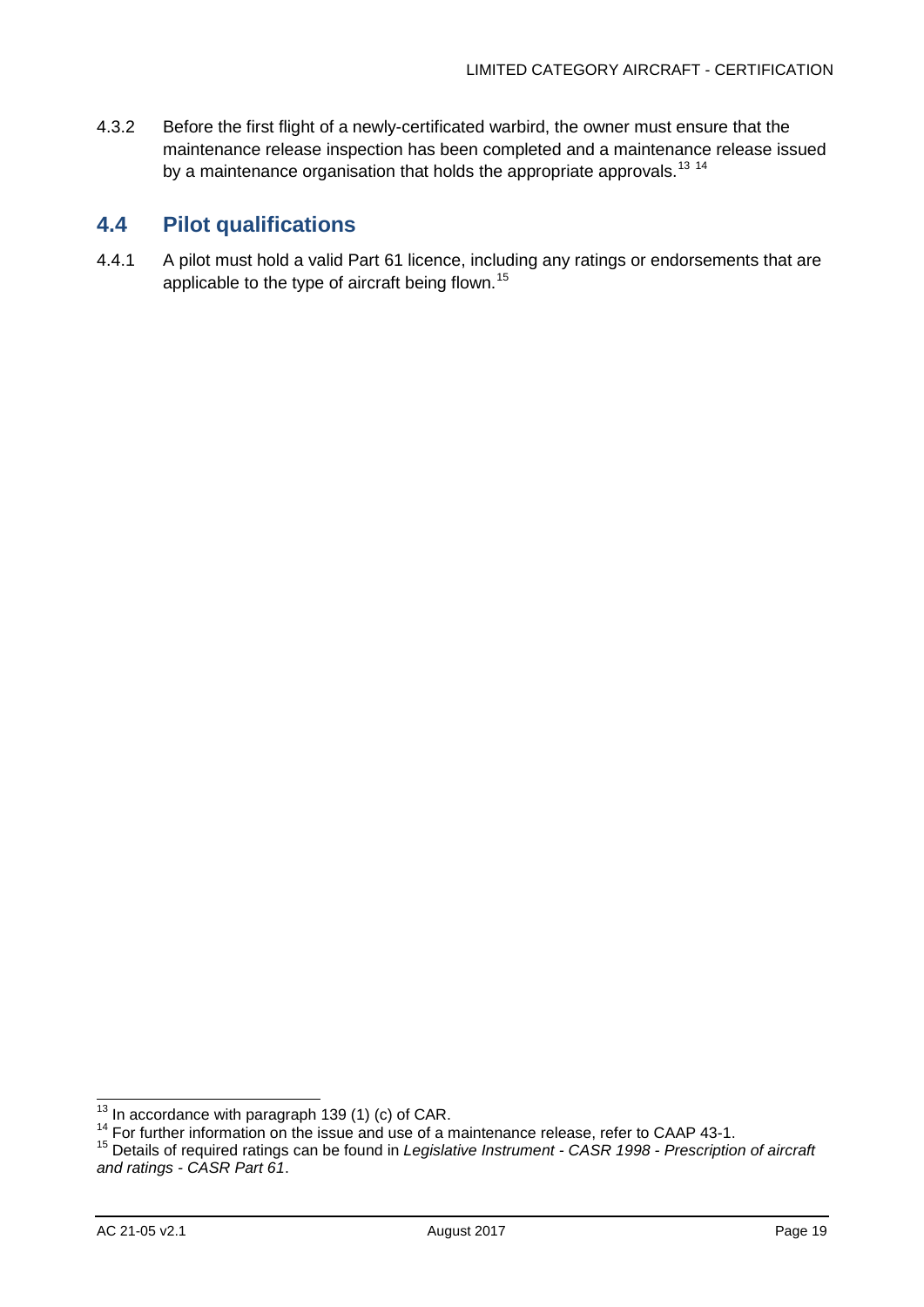# <span id="page-20-0"></span>**5 Issue of the limited category CofA**

### <span id="page-20-1"></span>**5.1 Overview**

- 5.1.1 After final document checks are completed, and the appointed person is satisfied that the aircraft is in a safe condition for the intended operations, the appointed person will complete the outstanding sections of the application form, and then issue a limited certificate, together with an annex detailing the limitations associated with long-term operation of the aircraft.
- 5.1.2 The range of conditions/limitations that may be selectively applied to the limited certificate include:
	- − the standard operating limitations listed at [Appendix B](#page-24-0) (a) to (f)
	- − the additional operating limitations numbers (g) to (p).
	- **Note:** Nothing precludes the appointed person adding further conditions/limitations as they see fit to minimise risks to other airspace users and persons on the ground or water.
- 5.1.3 The geographical operating limitations are based on the permit index.<sup>[16](#page-20-5)</sup>

#### <span id="page-20-2"></span>**5.2 Duration**

5.2.1 The limited certificate would normally be issued without an expiry date, meaning that it remains in force until cancelled, or until the aircraft ceases to be registered, whichever occurs first.

### <span id="page-20-3"></span>**5.3 Cancellation/suspension**

- 5.3.1 CASA has the power to suspend or cancel a limited certificate if CASA considers that the action is warranted in the interests of safety.
- 5.3.2 A suspended certificate will be reinstated on a date prescribed by CASA or when any required rectification action is completed.
- 5.3.3 If the limited certificate has been cancelled, either on safety grounds or because the aircraft ceases to be on the Australian register, then a new certificate would have to be applied for. There is no provision for a 'reissue' in the regulations.

#### <span id="page-20-4"></span>**5.4 Surrender**

5.4.1 If a limited certificate is suspended or cancelled, the holder of the certificate must surrender it to CASA on written request from CASA.<sup>[17](#page-20-6)</sup>

<span id="page-20-6"></span><span id="page-20-5"></span><sup>&</sup>lt;sup>16</sup> For further information on permit indexes, refer to AC 21-25.<br><sup>17</sup> In accordance with regulation 21.195B.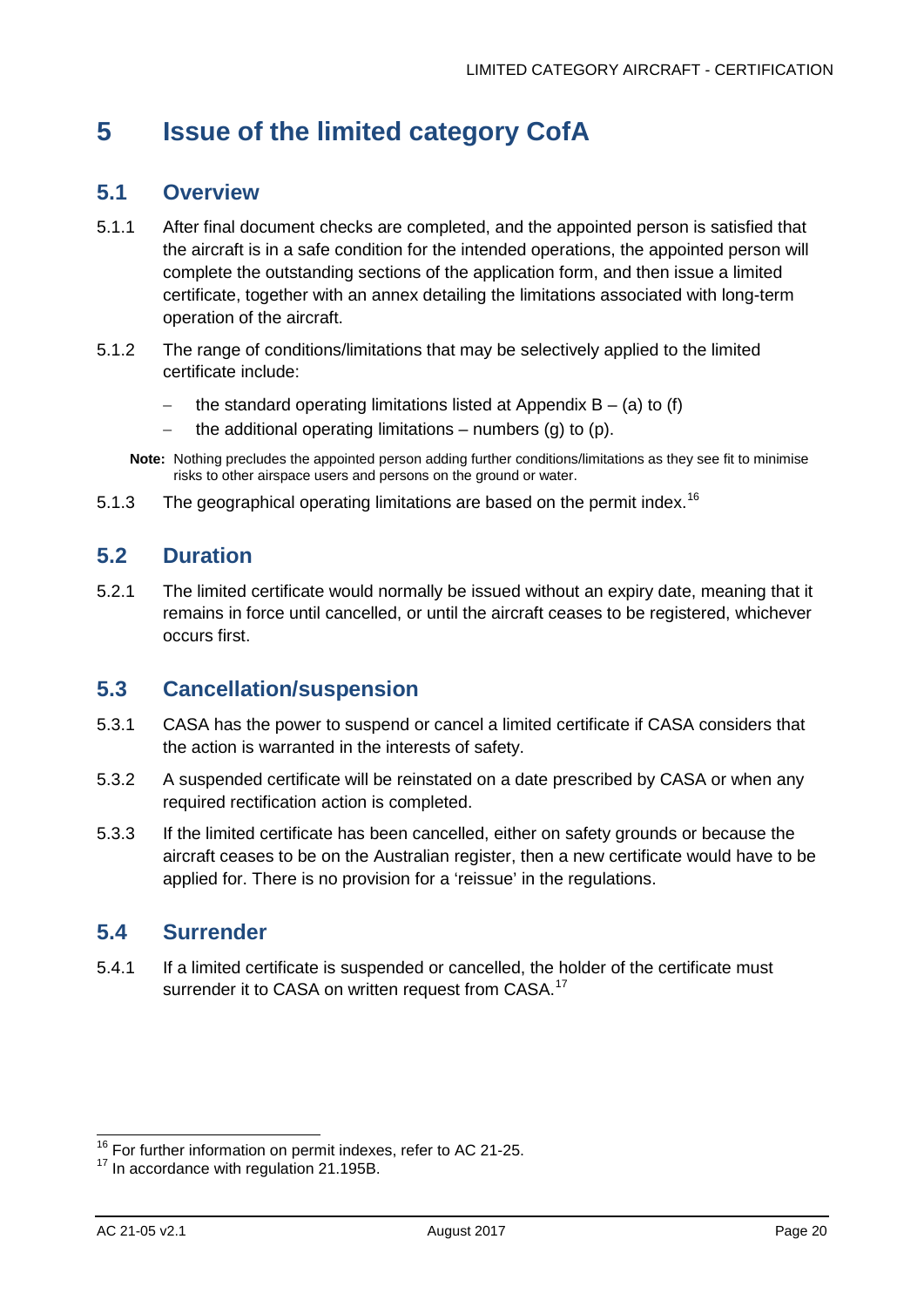# <span id="page-21-0"></span>**6 Associated matters**

### <span id="page-21-1"></span>**6.1 Noise certification**

- 6.1.1 Noise certification for aircraft is not regulated by CASA, however, it is required before the aircraft can legally be operated in Australian territory. Aircraft noise is regulated through the *Air Navigation (Aircraft Noise) Regulations 1984* (introduced in 1984 under the *Air Navigation Act 1920*).
- 6.1.2 Noise certification (or the lack of) has no legal impact on the individual special CofA issue. If an individual aircraft does not meet the Australian noise requirements, then it is illegal for that aircraft to operate in Australian territory, even though the aircraft may have a valid special CofA.<sup>[18](#page-21-4)</sup>

## <span id="page-21-2"></span>**6.2 Aircraft import**

6.2.1 The formalities of importing an aircraft are not directly associated with the application for issue of a limited certificate. These matters do not involve CASA, other than as an interface for issue of documentation that might be used to facilitate ferry of the aircraft to Australia. The owner is advised to contact the Australian Customs Service for further advice (refer to [Appendix A](#page-22-0) for contact details).

## <span id="page-21-3"></span>**6.3 Unpaved runway certification**

6.3.1 Individual aeroplanes with an MTOW of less than 5,700 kg may operate on unpaved runways in Australia without the need for formal certification. Aeroplanes with a MTOW above 5,700 kg are required to be certificated (by aircraft type) for such operations, with appropriate flight manual supplements or integrated data in the aircraft flight manual.

<span id="page-21-4"></span> $18$  Aircraft noise certification is administered by Airservices Australia and further information may be obtained on the Airservices Australia website. Refer to [Appendix A](#page-22-0) for contact details.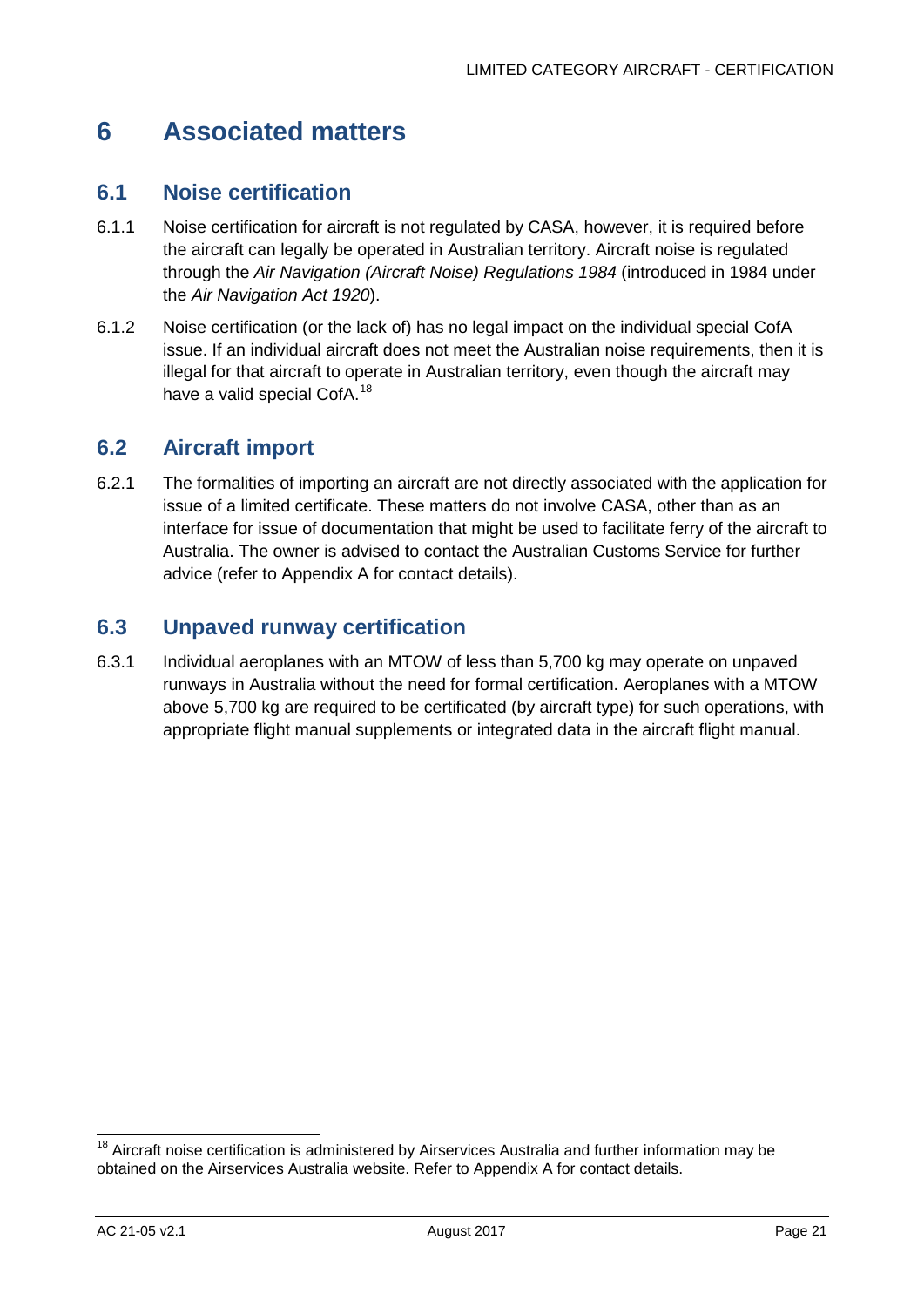# **Appendix A**

# <span id="page-22-0"></span>**Contact details of advisory organisations**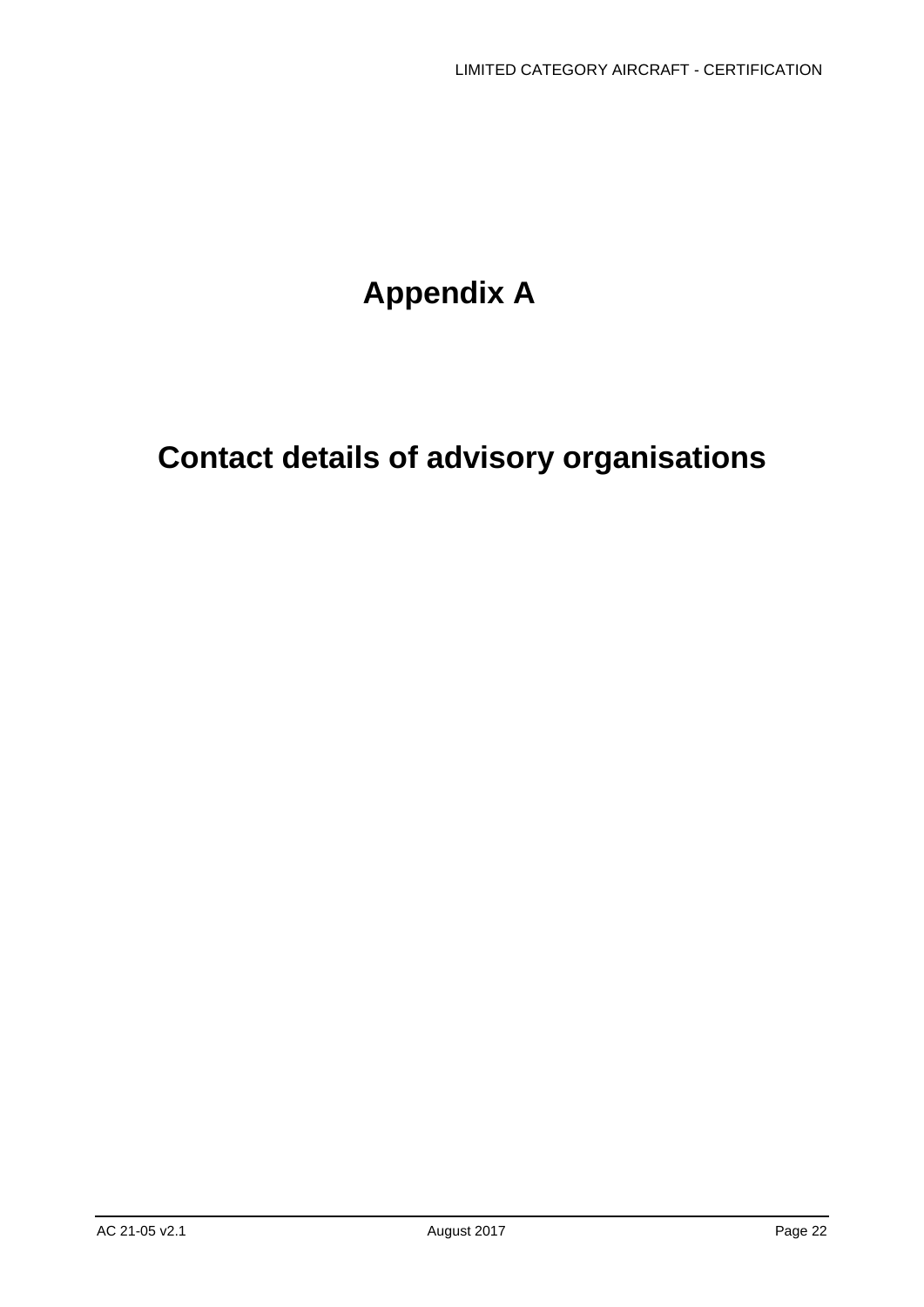#### **Australian Customs**

Website: [www.customs.gov.au](http://www.customs.gov.au/) Email [information@customs.gov.au](mailto:information@customs.gov.au) Phone: 1300 363 263

#### **Australian Warbirds Association Limited**

Website:<http://www.australianwarbirds.com.au/> Email: [admin@australianwarbirds.com.au](mailto:admin@australianwarbirds.com.au)

#### **Civil Aviation Safety Authority**

Website for 'Delegate search and/or an authorised person': <https://www.casa.gov.au/standard-page/delegate-search-andor-authorised-person>

#### **CASA Test Pilot**

C/- CASA GPO Box 2005 Canberra ACT 2601 Telephone: 131 757

#### **Airservices Australia**

Website: <http://www.airservicesaustralia.com/services/aircraft-noise-certification/> Email: [noise.assessment@airservicesaustralia.com](mailto:noise.assessment@airservicesaustralia.com)

#### **Flight Test Society of Australia**

Website: [www.ftsa.org.au/](http://www.ftsa.org.au/)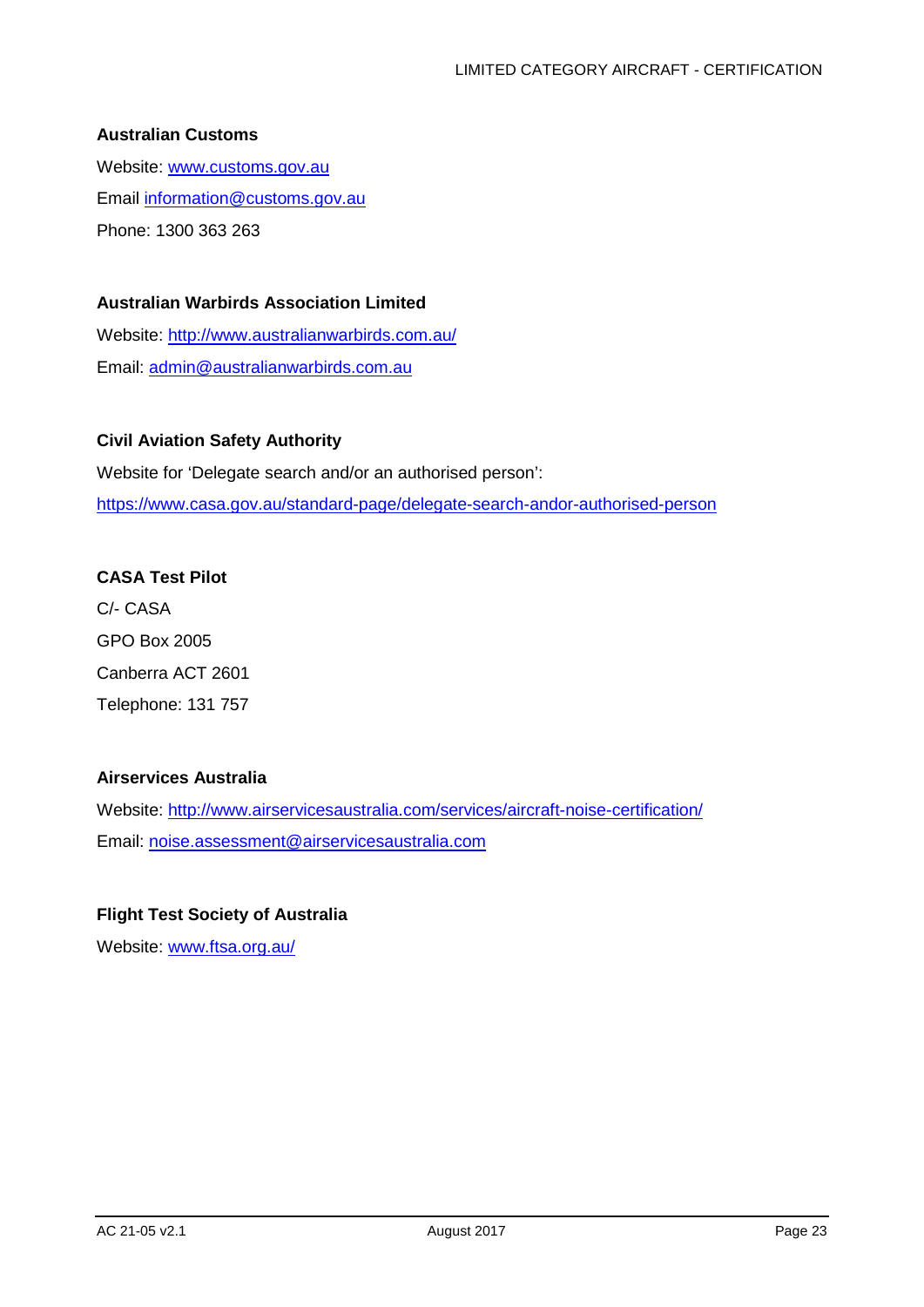# **Appendix B**

# <span id="page-24-0"></span>**Sample operating limitations**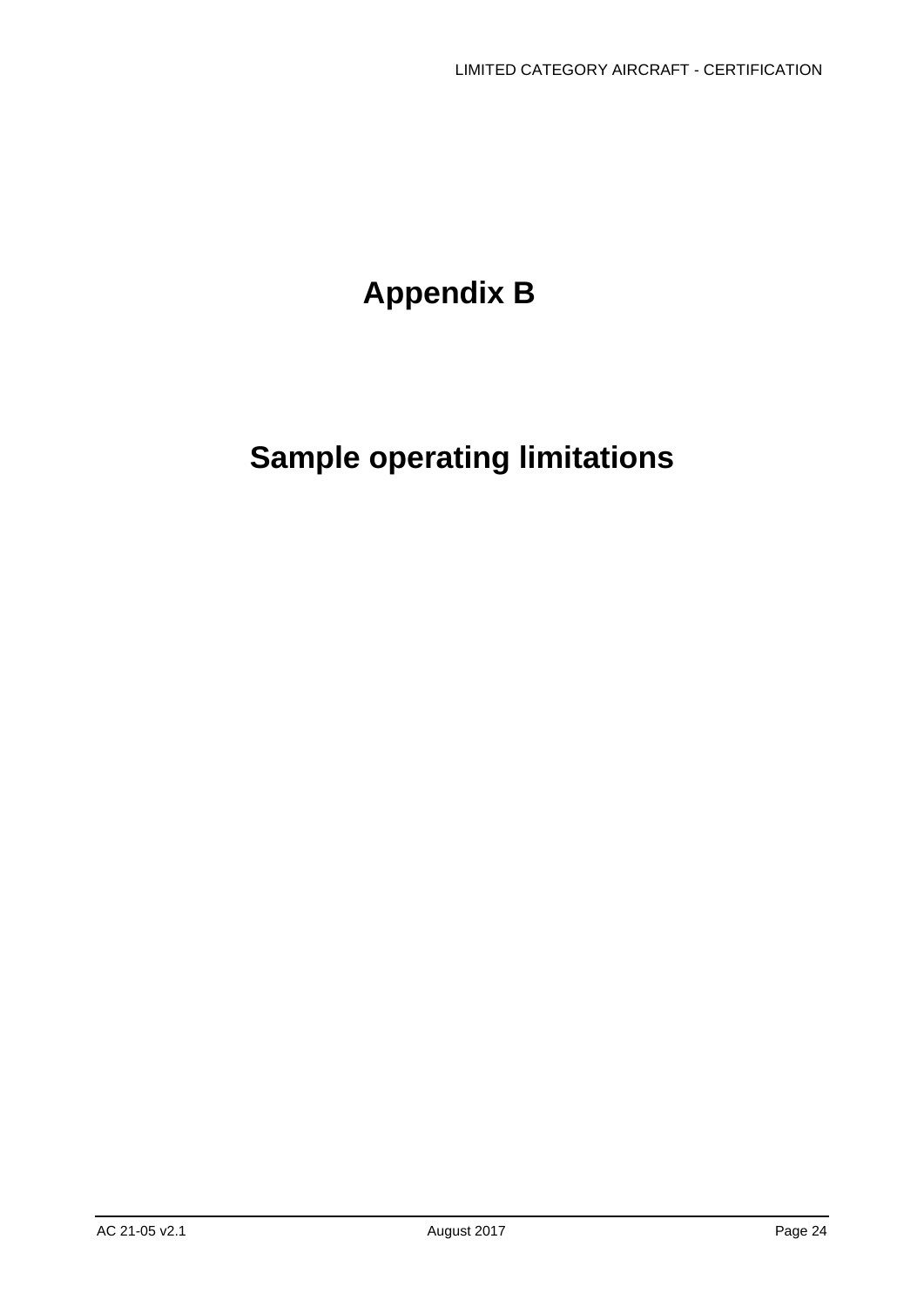#### **Standard Limitations**

- a. All operations in this aircraft must be carried out in accordance with the limitations and special requirements that are set out in this appendix.
- b. Operation of this aircraft is limited to the following purposes:

................................................................................................................................

..............................................................................................................................

and those authorised operations mentioned in regulation 132.055.

- c. If the aircraft has a permit index of 0:
	- − this aircraft has a permit index of 0: No restrictions apply to flights over populous areas
	- − if the aircraft has a permit index number of one 1:
		- this aircraft has a permit index of 1 and must not be flown over a populous area except for taking off and landing at aerodromes not described in Part 132 MOS as being unsuitable for permit 1 operation.
		- o flights over populous areas other than for taking off or landing in accordance with subregulation 132.075 (4) must approved in writing by an administering authority.

or

- if the aircraft has a permit index of 2:
	- o this aircraft has a permit index of 2 and must not be flown over a populous area unless approved in writing by CASA

or

- − if the aircraft has a permit index of 3:
	- this aircraft has a permit index of 3 and is prohibited from flying over a populous area

additionally:

- if the aircraft has a permit index other than 0:
	- o when operating instrument flight rules and/or in controlled airspace, the pilot-incommand of this aircraft must notify Air Traffic Control of the limited category nature of this aircraft and of the restrictions that apply to flights over populous areas.
- d. No person may operate this aircraft unless the CofA and its annex are available to the pilot and the pilot has familiarized themselves with the limitations and restrictions that apply to operations in this aircraft.
- e. If the aircraft is not equipped and certified for night operations the aircraft must be flown only by day.
- f. If the aircraft is not equipped and certified for instrument flight the aircraft must be flown under visual flight rules only.

#### **Additional operating limitations**

g. The aircraft is prohibited from aerobatic flight such as, any intentional manoeuvre involving an abrupt change in the aircraft's attitude, an abnormal attitude, or abnormal acceleration not necessary for normal flight.